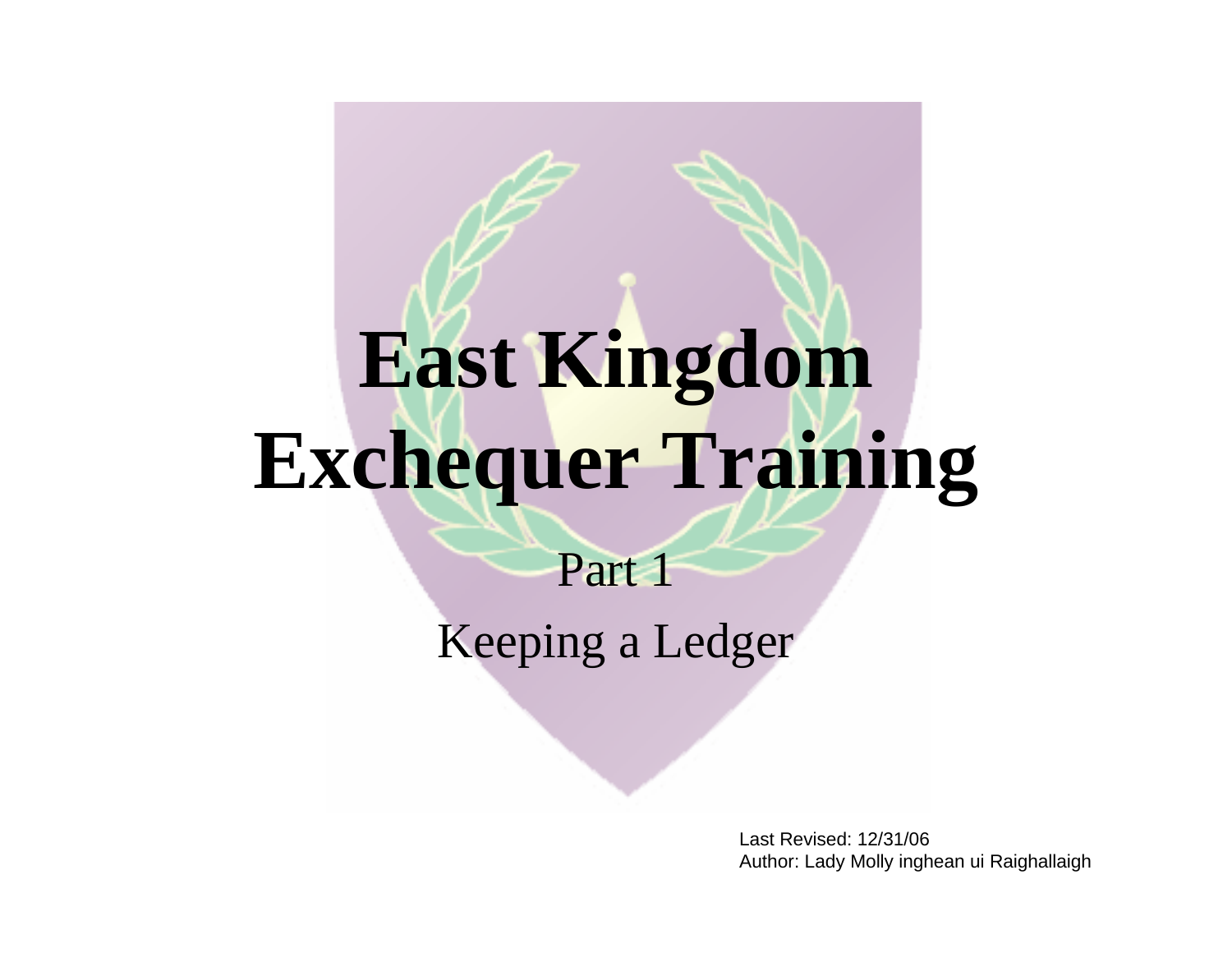



- 1. Date of transaction
- 2. Check recipient/"Deposit"
- 3. Be specific! Do not simply state category. Note item(s) paid for!
- 4. Activity (Event/Practice/Demo) or Group Office that expense is associated with
- 5. Check # or "Dep"
- 6. Mark with "R" when transaction clears on statement
- 7. Enter \$ amount as withdrawal or deposit as appropriate
- 8. Automatically calculated remember to enter **starting balance** (Balance forward)
- 9. Enter transactions from savings account, if applicable

|                 | A          | B             | с               | D          | E               | F | G                    | H       |                     | J.                     | κ       |          |
|-----------------|------------|---------------|-----------------|------------|-----------------|---|----------------------|---------|---------------------|------------------------|---------|----------|
|                 | EK 11/06   |               |                 |            |                 |   |                      |         |                     |                        |         |          |
|                 |            |               |                 |            |                 |   |                      |         |                     |                        |         |          |
| $\overline{c}$  | Group Name |               |                 |            |                 |   | <b>CHECKING</b>      |         |                     |                        | SAVINGS |          |
| 3               |            |               |                 |            |                 |   |                      |         |                     |                        |         |          |
| 4               |            | Paid To or    | Reason          | Event Name |                 |   | Check # R Withdrawal | Deposit | Balance             | Withdrawal             | Deposit | Balance  |
| 5.              | Date.      | Received From | for Transaction | or Office  | Balance forward |   |                      |         |                     | 0.00   Balance forward |         | 0.00     |
| 6               |            |               |                 |            |                 |   |                      |         | 0.00                |                        |         | 0.00     |
| $\overline{z}$  |            |               |                 |            |                 |   |                      |         | $\mathbf{O}^{0.00}$ |                        | O       | 0.00     |
| 8               |            |               |                 |            |                 |   |                      |         | $\mathbf{U}_{0.00}$ |                        |         | 0.00     |
| $\overline{3}$  |            |               |                 |            |                 |   |                      |         | 0.00                |                        |         | 0.00     |
| 10 <sup>°</sup> |            |               |                 |            |                 |   |                      |         | 0.00                |                        |         | 0.00     |
| 11              |            |               |                 |            |                 |   |                      |         |                     |                        |         |          |
| 12              |            |               |                 |            |                 |   |                      |         | Sheet 3a            |                        |         | Sheet 3b |
| 13 <sup>°</sup> |            |               |                 |            |                 |   |                      |         |                     |                        |         |          |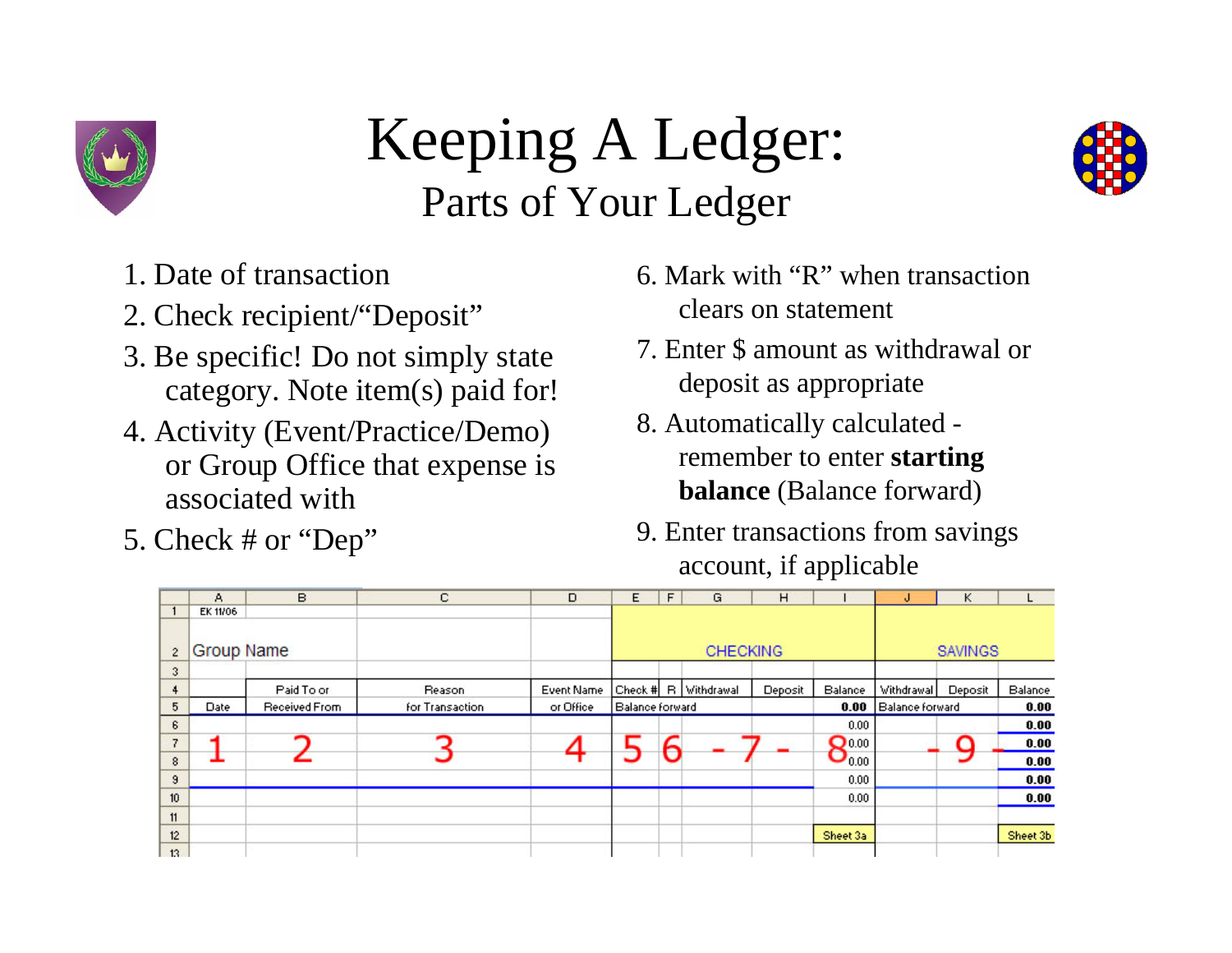



1. **Cash on Hand**: You should be depositing money in a timely fashion– within two weeks for amounts over \$50, within 30 days for amounts under \$50, and if you follow those timelines you do not necessarily have to record those transactions here. However, if something happens to prevent timely deposit, or if you wish to keep track of everything here, you may do so. Also, you may record gate start-up here if the cash box is taken care of by the Exchequer. If not, use the receivable column. Enter amounts in the right-hand column when you receive them (which does not affect you bank account balance), then in the left hand column when you deposit them (which credits your bank account balance.)

**2. Receivables**: Use this column for money you have paid out but not received anything back for yet. Advances, bad checks and bad check fees are receivables. When the money is subtracted from the bank balance, record it in the right hand column. When the amount is returned (either in cash or receipts) or written off as a bad debt (with Kingdom Exchequer approval), enter the amount in the left-hand column and expense it as appropriate.

|    | M.                 | N            | o       | P                                | Q           | R                                                 |           |                     | U               |                     | W         |                 |                |                     | AA.     |
|----|--------------------|--------------|---------|----------------------------------|-------------|---------------------------------------------------|-----------|---------------------|-----------------|---------------------|-----------|-----------------|----------------|---------------------|---------|
|    |                    |              |         |                                  |             |                                                   |           |                     |                 |                     |           |                 |                |                     |         |
|    |                    |              |         | <b>ADVANCES</b>                  |             | SITE ADVANCES                                     |           |                     |                 | <b>RESERVATIONS</b> |           |                 |                |                     |         |
|    |                    | CASH ON HAND |         | (Receivables)                    |             | (Other Assets)                                    |           |                     | <b>PAYABLES</b> | (Other Liabilities) |           | EVENT INCOME    |                | <b>EVENT INCOME</b> |         |
| 3  | Deposited Received |              |         | Cash on hand   Received receipts | Advances or | Returned or                                       | Paid site | Receipts            | Payment         | Reservations        | Recorded  | Event income    | <b>Refunds</b> | Event income        | Refunds |
|    | cash               | cash         | Balance |                                  |             | and/or cash return Bad checks lecorded as expense | advance   | received            | made            | deposited           | as income | deposited/recl  | paid           | deposited/rec       | paid    |
| 5. |                    |              | 0.00    |                                  |             |                                                   |           |                     |                 |                     |           |                 |                |                     |         |
| 6  |                    |              | 0.00    |                                  |             |                                                   |           |                     |                 |                     |           |                 |                |                     |         |
|    |                    |              | 0.00    |                                  |             |                                                   |           |                     |                 |                     |           |                 |                |                     |         |
| 8  |                    |              | 0.00    |                                  |             |                                                   |           |                     |                 |                     |           |                 |                |                     |         |
| 9  |                    |              | 0.00    |                                  |             |                                                   |           |                     |                 |                     |           |                 |                |                     |         |
| 10 |                    |              | 0.00    | 0.00                             | 0.00        | 0.00                                              | 0.00      | 0.00                | 0.00            | 0.00                | 0.00      | 0.00            | 0.00           | 0.00                | 0.00    |
| 11 |                    |              |         | <b>Total Receivab</b>            | 0.00        | Total Other As:                                   | 0.00      | <b>Total Payabl</b> | 0.00            | Total Other         |           | 0.00 Net income |                | 0.00 Net income     | 0.00    |
| 12 |                    |              | Sheet 5 | Sheet 5                          |             | Sheet 5                                           |           |                     | Sheet 5         |                     | Sheet 5   | Sheet 11b       |                | Sheet 11b           |         |
| 13 |                    |              |         |                                  |             |                                                   |           |                     |                 |                     |           |                 |                |                     |         |
| 14 |                    |              |         |                                  |             |                                                   |           |                     |                 |                     |           |                 |                |                     |         |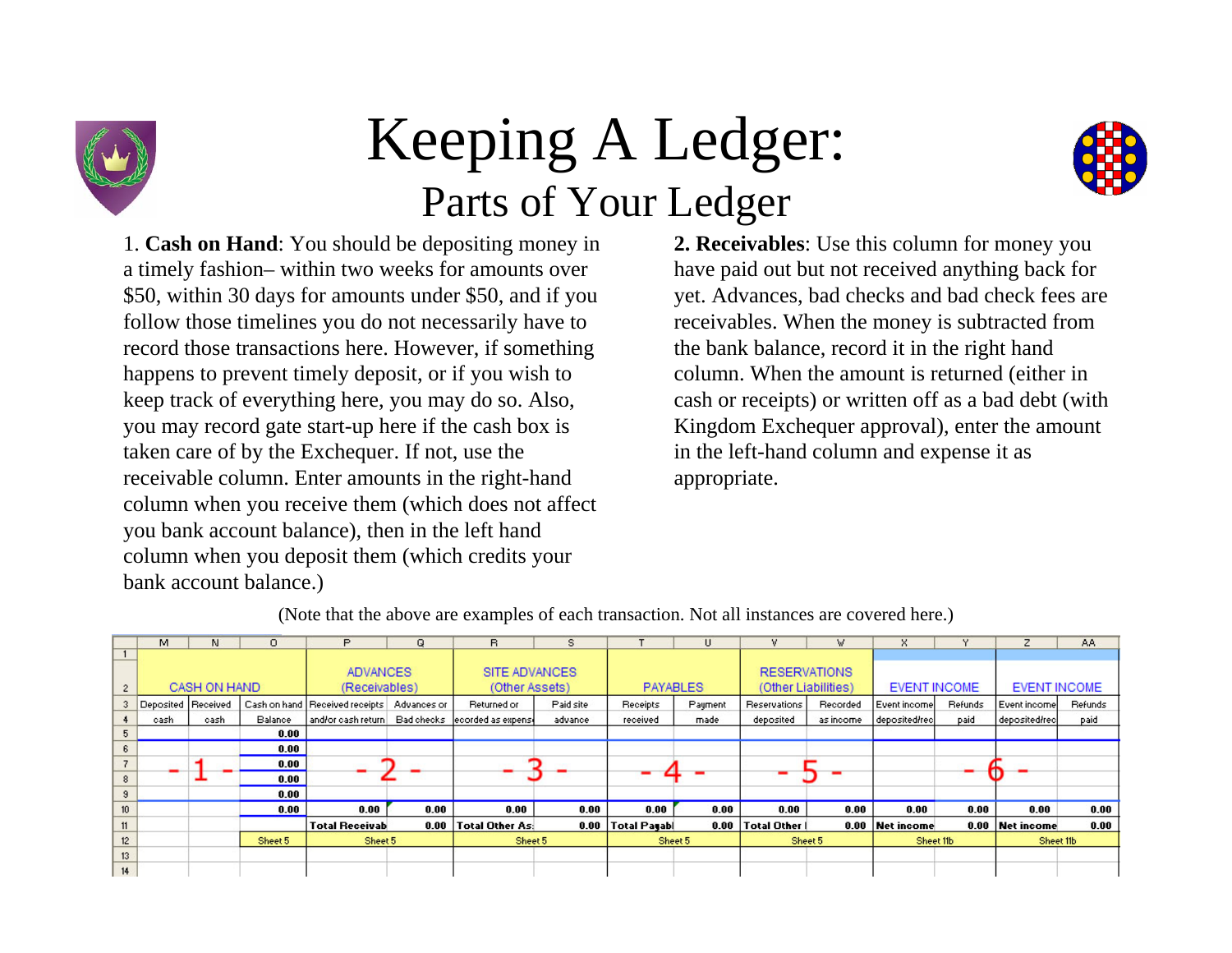



3. **Site Advances**: When you write out the check for a site fee, record it here in the right-hand column until the date of the event (the bank account balance is debited when the check is written). On the date of the event, if no part of the site fee was refundable, the entire amount is removed from the site advance column and expensed as a site fee (with no change to the bank account balance). If some amount was refundable, then when it is returned to the bank account (increasing the bank account balance), enter it in the left hand column to remove it from the other assets total.

4. **Payables**: You shouldn't use this column much, as it is a good policy to reimburse for receipts as you receive them. However, if a situation arises where you cannot do so, record the transaction here, in the right-hand column, when you receive the receipts (bank account balance does not change), and in the left-hand column when you cut the reimbursement check for them (bank account balance is decreased for the amount of the receipts reimbursed).

|                  | M.                   | N            | $\circ$ | P.                               | Q           | R.                              | s.        |                     | υ       | ۷                                          | W         | X                    |         |                 | AA.     |
|------------------|----------------------|--------------|---------|----------------------------------|-------------|---------------------------------|-----------|---------------------|---------|--------------------------------------------|-----------|----------------------|---------|-----------------|---------|
|                  |                      |              |         |                                  |             |                                 |           |                     |         |                                            |           |                      |         |                 |         |
|                  |                      | CASH ON HAND |         | <b>ADVANCES</b><br>(Receivables) |             | SITE ADVANCES<br>(Other Assets) |           | <b>PAYABLES</b>     |         | <b>RESERVATIONS</b><br>(Other Liabilities) |           | EVENT INCOME         |         | EVENT INCOME    |         |
| 3                | Deposited   Received |              |         | Cash on hand   Received receipts | Advances or | Returned or                     | Paid site | Receipts            | Payment | Reservations                               | Recorded  | <b>Event incomel</b> | Refunds | Event income    | Refunds |
|                  | cash                 | cash         | Balance | and/or cash return Bad checks    |             | ecorded as expense              | advance   | received            | made    | deposited                                  | as income | deposited/rec        | paid    | deposited/recl  | paid    |
| 5.               |                      |              | 0.00    |                                  |             |                                 |           |                     |         |                                            |           |                      |         |                 |         |
| 6                |                      |              | 0.00    |                                  |             |                                 |           |                     |         |                                            |           |                      |         |                 |         |
|                  |                      |              | 0.00    |                                  |             |                                 |           |                     |         |                                            |           |                      |         |                 |         |
| $\boldsymbol{8}$ |                      |              | 0.00    |                                  |             |                                 |           |                     |         |                                            |           |                      |         |                 |         |
| $\mathbf{9}$     |                      |              | 0.00    |                                  |             |                                 |           |                     |         |                                            |           |                      |         |                 |         |
| 10               |                      |              | 0.00    | 0.00                             | 0.00        | 0.00                            | 0.00      | 0.00                | 0.00    | 0.00                                       | 0.00      | 0.00                 | 0.00    | 0.00            | 0.00    |
| 11               |                      |              |         | <b>Total Receivab</b>            | 0.00        | Total Other As:                 | 0.00      | <b>Total Payabl</b> | 0.00    | Total Other I                              |           | 0.00 Net income      |         | 0.00 Net income | 0.00    |
| 12               |                      |              | Sheet 5 | Sheet 5                          |             | Sheet 5                         |           |                     | Sheet 5 |                                            | Sheet 5   | Sheet 11b            |         | Sheet 11b       |         |
| 13               |                      |              |         |                                  |             |                                 |           |                     |         |                                            |           |                      |         |                 |         |
| 14               |                      |              |         |                                  |             |                                 |           |                     |         |                                            |           |                      |         |                 |         |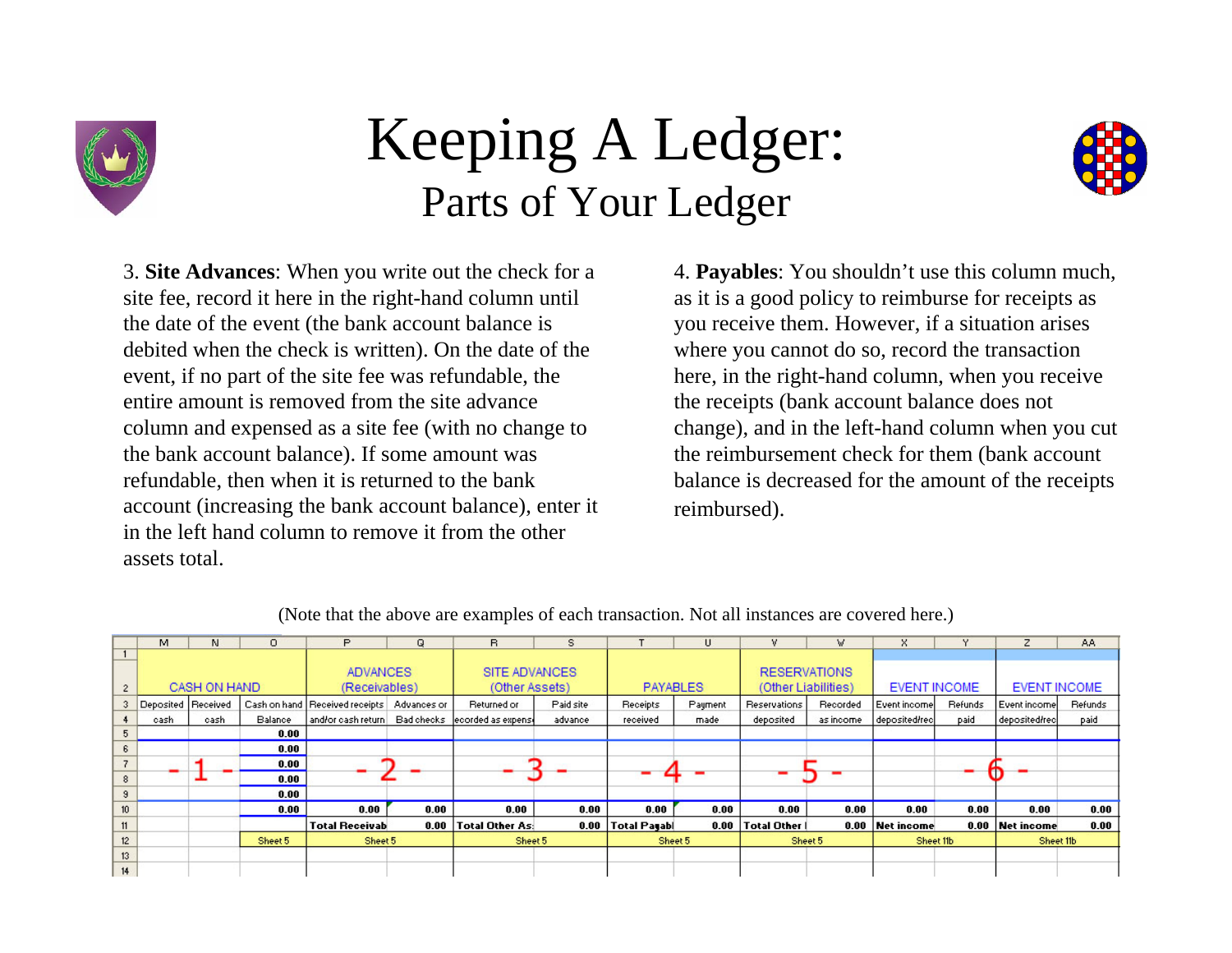



5. **Reservations (Other Liabilities)**: Enter prereservations for events here. When money is deposited (and bank account is credited) amounts should be listed here in the left-hand column. When the event happens, all amounts in this column are removed by entering the total amount of income for the event in the left hand column and moving the same amount to event income. This should not change your bank account balance.

6. **Event Income**: record here, separately for each event your group hosts. Note income and refunds.

|                  |                    |              |         |                                              |      | (INOLE that the above are examples of each transaction. Not all instances are covered here.) |           |                   |         |                     |                     |                     |         |                     |         |
|------------------|--------------------|--------------|---------|----------------------------------------------|------|----------------------------------------------------------------------------------------------|-----------|-------------------|---------|---------------------|---------------------|---------------------|---------|---------------------|---------|
|                  | м.                 | N.           | 0       | P                                            | Q    | B.                                                                                           | s.        |                   | U       |                     | w                   | x                   |         | z.                  | AA.     |
|                  |                    |              |         |                                              |      |                                                                                              |           |                   |         |                     |                     |                     |         |                     |         |
|                  |                    |              |         | <b>ADVANCES</b>                              |      | SITE ADVANCES                                                                                |           |                   |         |                     | <b>RESERVATIONS</b> |                     |         |                     |         |
| 2                |                    | CASH ON HAND |         | (Receivables)                                |      | (Other Assets)                                                                               |           | <b>PAYABLES</b>   |         | (Other Liabilities) |                     | <b>EVENT INCOME</b> |         | <b>EVENT INCOME</b> |         |
|                  | Deposited Received |              |         | Cash on hand Received receipts   Advances or |      | Returned or                                                                                  | Paid site | Receipts          | Payment | Reservations        | Recorded            | Event income        | Refunds | Event income        | Refunds |
|                  | cash               | cash         | Balance |                                              |      | and/or cash return Bad checks lecorded as expense                                            | advance   | received          | made    | deposited           | as income           | deposited/rec       | paid    | deposited/recl      | paid    |
|                  |                    |              | 0.00    |                                              |      |                                                                                              |           |                   |         |                     |                     |                     |         |                     |         |
|                  |                    |              | 0.00    |                                              |      |                                                                                              |           |                   |         |                     |                     |                     |         |                     |         |
|                  |                    |              | 0.00    |                                              |      |                                                                                              |           |                   |         |                     |                     |                     |         |                     |         |
| 8                |                    |              | 0.00    |                                              |      |                                                                                              |           |                   |         |                     |                     |                     |         |                     |         |
| $\overline{3}$   |                    |              | 0.00    |                                              |      |                                                                                              |           |                   |         |                     |                     |                     |         |                     |         |
| 10 <sup>10</sup> |                    |              | 0.00    | 0.00                                         | 0.00 | 0.00                                                                                         | 0.00      | 0.00              | 0.00    | 0.00                | 0.00                | 0.00                | 0.00    | 0.00                | 0.00    |
| 11               |                    |              |         | <b>Total Receivab</b>                        | 0.00 | Total Other As:                                                                              |           | 0.00 Total Payabl |         | 0.00   Total Other  |                     | 0.00 Net income     |         | 0.00 Net income     | 0.00    |
| 12               |                    |              | Sheet 5 | Sheet 5                                      |      | Sheet 5                                                                                      |           | Sheet 5           |         |                     | Sheet 5             | Sheet 11b           |         | Sheet 11b           |         |
| 13               |                    |              |         |                                              |      |                                                                                              |           |                   |         |                     |                     |                     |         |                     |         |
| 14               |                    |              |         |                                              |      |                                                                                              |           |                   |         |                     |                     |                     |         |                     |         |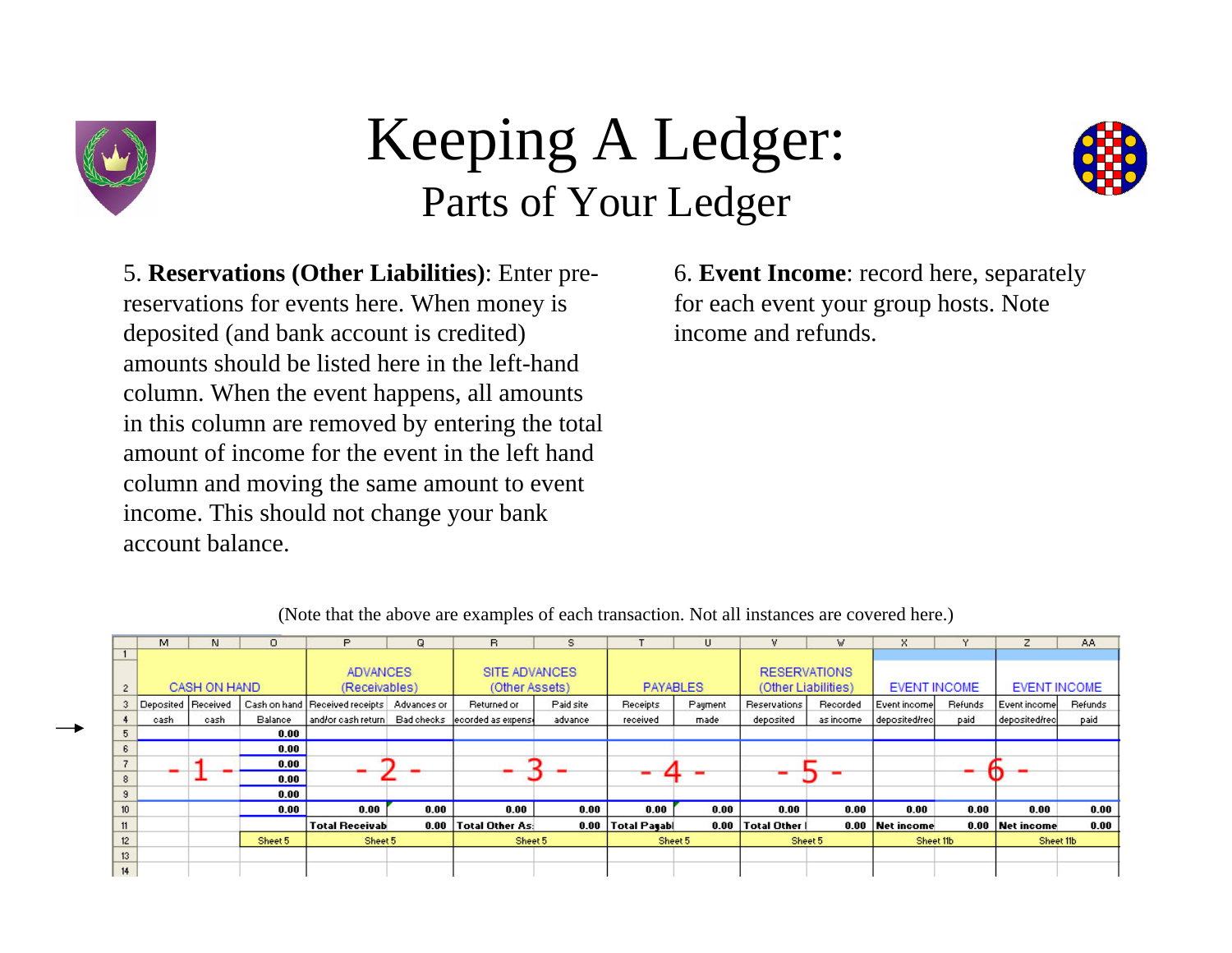



1. Fundraising Income: Internal was done at SCA events with SCA-related products; External is mundane activities like bake sales

2. Direct Contributions - Donations: Proceeds of passing the hat at practice

3. Direct Contributions - Stale Checks: Checks over a year old not cashed

4. Direct Contributions - Recovered Debts: Bad checks re-paid – be sure to remove from receivables!

- 5. Income from demos and activity fees.
- 6. Transfers in from in or outside of Kingdom
- 7. Interest earned (where applicable)
- 8. Income from newsletter sales
- 9. Income from advertising

10. Other income: Do NOT place anything here without checking with the Kingdom Exchequer first to be sure it can't be better classified!

|                | AN <sup>1</sup> | AO.             | AP.    | AQ.    | A <sub>R</sub>                         | AS              | AT         | AU.          | AV       | AW     | AX                       | AY.          |
|----------------|-----------------|-----------------|--------|--------|----------------------------------------|-----------------|------------|--------------|----------|--------|--------------------------|--------------|
|                |                 |                 |        |        |                                        |                 |            |              |          |        |                          |              |
|                |                 |                 |        |        |                                        |                 |            |              |          |        |                          |              |
| $\overline{c}$ | <b>INCOME</b>   |                 |        |        |                                        |                 |            |              |          |        |                          |              |
| 3              |                 |                 | Direct | Direct | <b>Direct</b>                          | Demos &         | Transfers  | Transfers    |          |        |                          |              |
|                | FR.             | FR.             |        |        | Contribution Contribution Contribution | <b>Activity</b> | IN.        | IN.          | Interest |        | Newsletter   Advertising | <b>Other</b> |
| 5              | Internal        | <b>External</b> |        |        | Donations Stale check covered de       | Fees            | włin king. | outside king | Earned   | Income | Income                   | Income.      |
| 6              |                 |                 |        |        |                                        |                 |            |              |          |        |                          |              |
|                |                 |                 |        |        |                                        |                 |            |              |          |        |                          |              |
| 8              |                 |                 |        |        |                                        |                 |            |              |          |        |                          |              |
| 9              |                 |                 |        |        |                                        |                 |            |              |          |        |                          |              |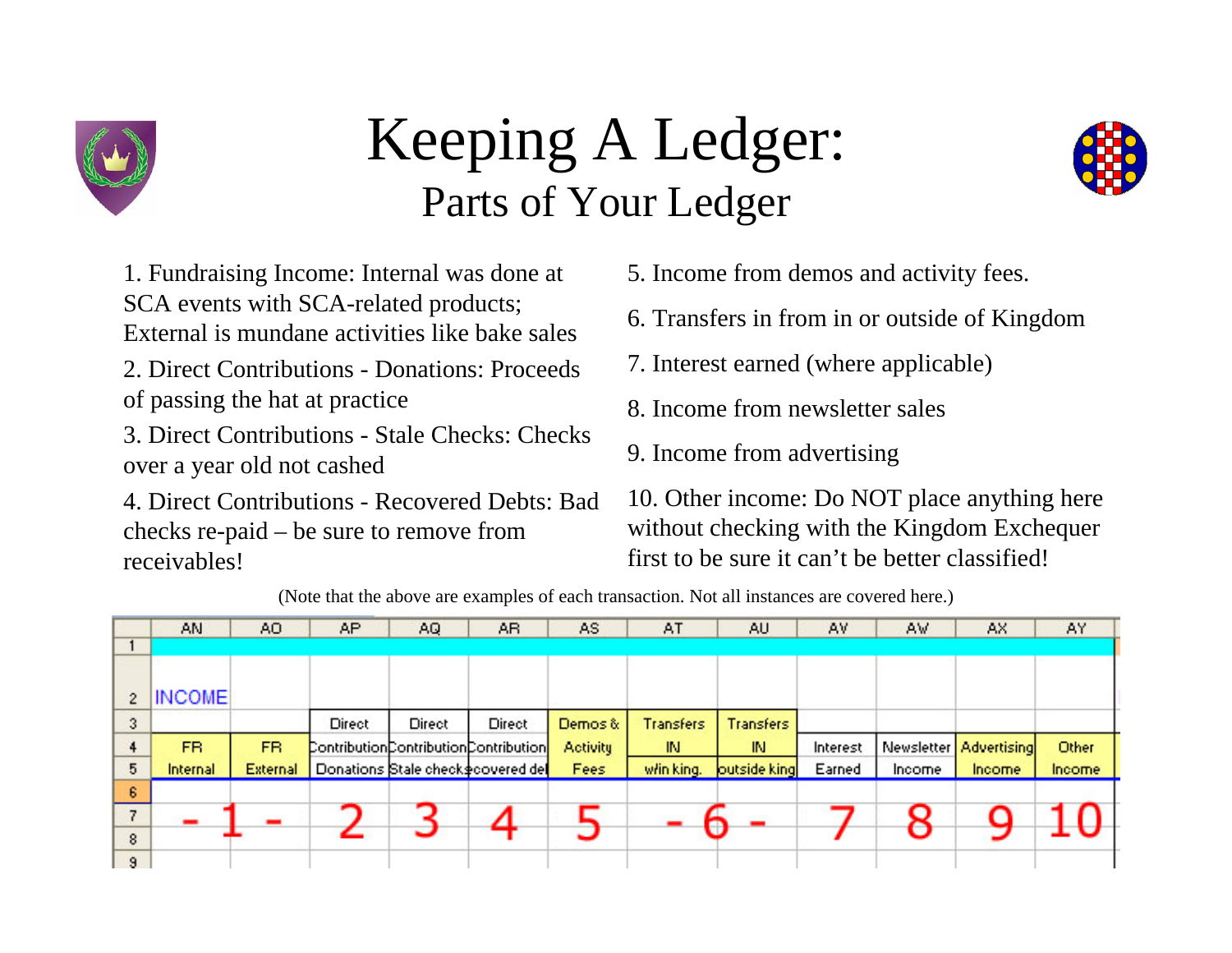



| All expenses fall into one of three                                     | <b>Advertising:</b> when paid to the mundane world, not the Society |
|-------------------------------------------------------------------------|---------------------------------------------------------------------|
| categories:                                                             | <b>Bad Debts:</b> recovery efforts failed and KE approved write-off |
| <b>OA</b> : Expenses related to the administration                      | <b>Bank Charges and fees</b>                                        |
| of playing the game. Examples: Waivers,                                 | <b>Equipment Rental or Maintenance fees</b>                         |
| copies of past End-of-Year reports, business<br>meeting site fees, etc. | Fees: to someone who provided a service                             |
| <b>AR:</b> Expenses related to the game we play:                        | Food                                                                |
| <b>Expenses for Events, Martial or Dance</b>                            | <b>General Supplies:</b> site tokens, toilet paper, etc.            |
| Practices                                                               | <b>Insurance:</b> Paid outside the SCA                              |
| <b>FR</b> : Expenses to further fundraising<br>activities               | <b>Site Charges</b>                                                 |
|                                                                         | <b>Postage</b>                                                      |
| The lower line further classifies what the                              | <b>Printing Charges (photocopying, etc.)</b>                        |
| expense was for.                                                        | <b>Telephone</b>                                                    |
|                                                                         | <b>Travel</b>                                                       |

|                          | AZ              | <b>BA</b> | <b>BB</b> | <b>BC</b>                                       | <b>BD</b> | BE   | BF              | BG  | BH                             | BI  | <b>BJ</b> | BK        | <b>BL</b> |
|--------------------------|-----------------|-----------|-----------|-------------------------------------------------|-----------|------|-----------------|-----|--------------------------------|-----|-----------|-----------|-----------|
|                          |                 |           |           |                                                 |           |      |                 |     |                                |     |           |           |           |
| $\overline{c}$           | <b>EXPENSES</b> |           |           |                                                 |           |      |                 |     |                                |     |           |           |           |
| 3                        |                 |           |           |                                                 |           |      |                 |     |                                |     |           |           |           |
| 4                        | O&A             | O&A       | O&A       | O&A                                             | A&O       | O&A  | O&A             | O&A | 0&A                            | O&A | O&A       | O&A       | O&A       |
| 5                        |                 |           |           | Advertising Bad Debts Bank Charge Equip. Rental | Fees      | Food | <b>Supplies</b> |     | Insurance Site Charges Postage |     | Printing  | Telephone | Travel    |
| 6                        |                 |           |           |                                                 |           |      |                 |     |                                |     |           |           |           |
| $\overline{\phantom{a}}$ |                 |           |           |                                                 |           |      |                 |     |                                |     |           |           |           |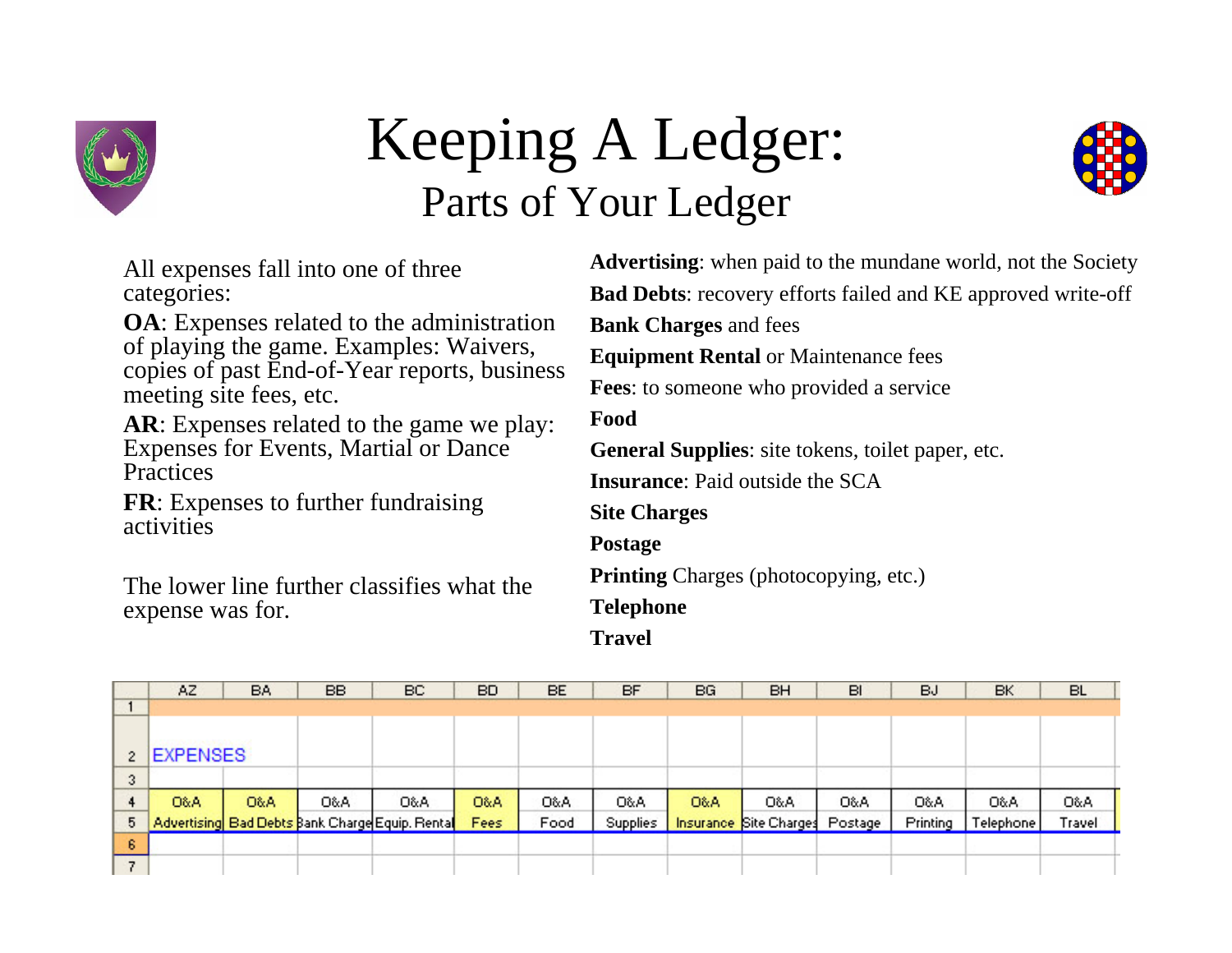



1. **Other expenses**: Put nothing here unless you check with the Kingdom Exchequer to be sure there is no place more appropriate

2. **Donations to other 501C organizations** – we need their Tax ID #s. This is not for donations to other SCA groups – only to, for example, the Red Cross after Hurricane Katrina

3. **Transfers Out Within Kingdom** include NMS; Outside Kingdom would be a transfer to another SCA group, not in the Kingdom

4. Track **inventory** here – this applies to very few groups

5. Track **asset donations** here, only if their Fair Market Value exceeds \$500, or if they were reported previously

6. Track **assets** here that have left the branch's possession

7. **Depreciable property** purchased: only if amount paid exceeds \$500.

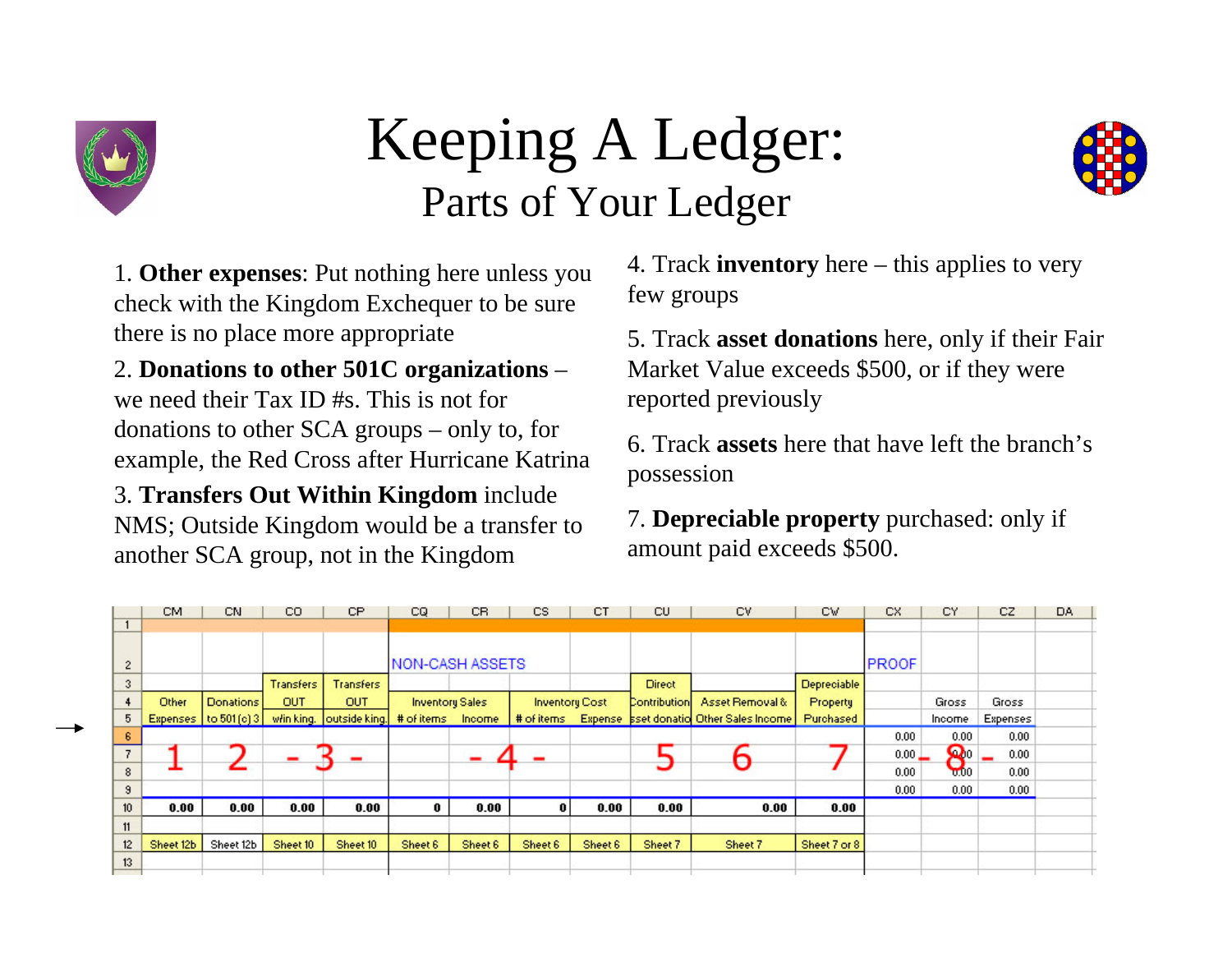



On the following slides, you will be looking at a sample ledger containing the most common transactions that groups make. Each transaction will have an explanation of why it was entered the way it was. It might be helpful to print up the sample ledger from the website to have it to look at while you view this presentation, as some of the screenshots are a bit small.

In this form of ledger, every transaction is entered TWICE, once to make the changes to the ledger running balance, and a second time to classify the expense. Some of the categories are only holding categories where the transaction stays for a limited amount of time before moving into its final classification. (For example, receivables, payables, cash on hand, site advances, etc.) Removal from a holding category may or may not affect your bank balance, depending on the situation.

At the bottom of each column, the spreadsheet automatically produces a sum, and under the sum there is a note explaining where the information is to be entered in your  $End - Of - Year (EOY)$ , or Domesday) report.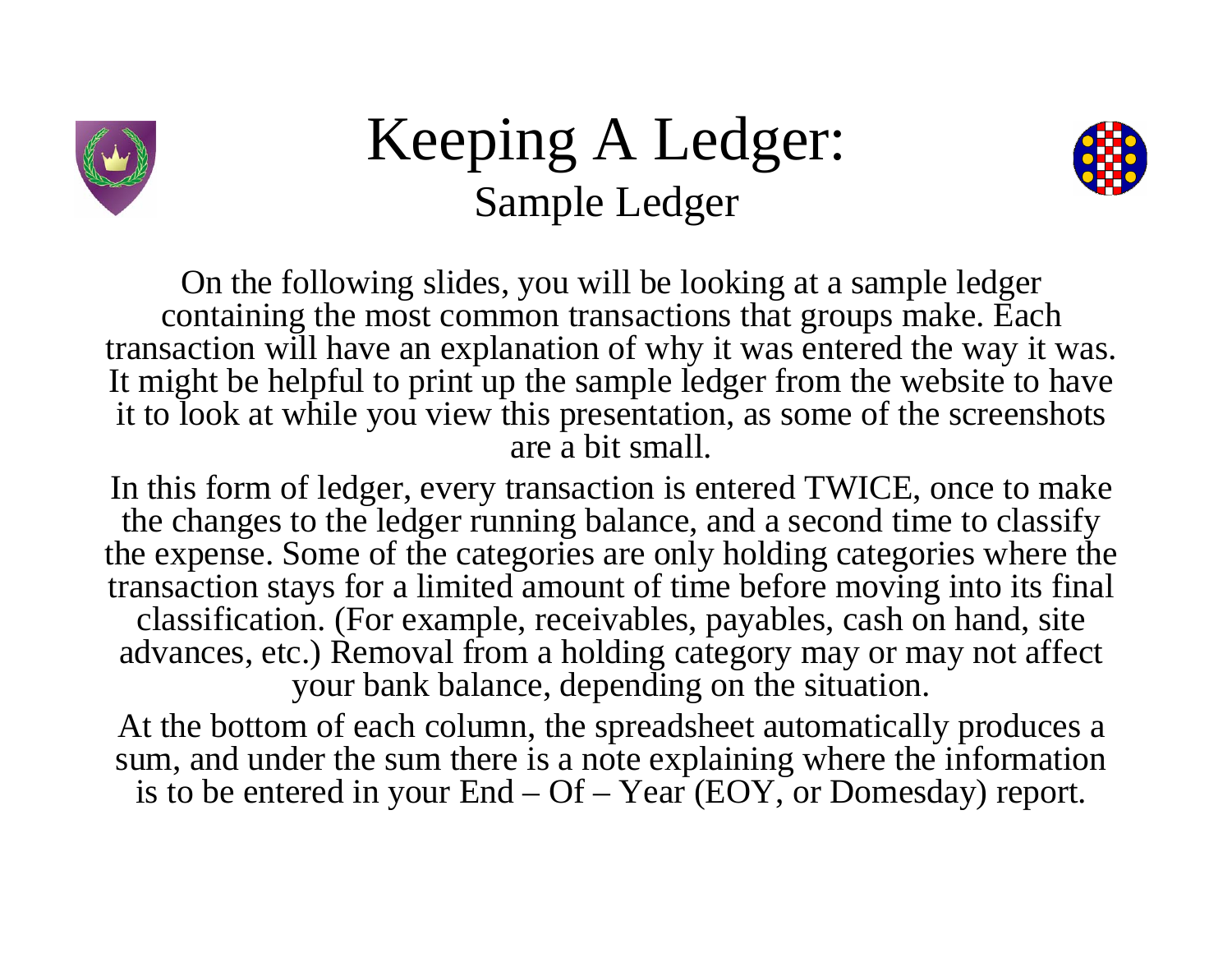



**Receivable:** *See line 6*: Check #101 to Duke Joe. This was an advance for archery targets. Eventually this expense will be categorized as AR General Supplies, but as of 1/1 the Exchequer has not received any receipts. So for now, we put the check amount into the Receivable column.

*See line 10*: On 1/20, Duke Joe gave receipts in the amount of \$232.17 to the Exchequer, and returned the remaining \$17.83. The \$250 comes out of the Receivable column, and \$232.17 is entered in the expense column, while \$17.83 is re-deposited. In order to remove the entire \$250 from the Receivable column, the total of the receipts received plus the amount of cash returned must equal \$250. If Duke Joe had gone over budget, and spent \$256.65 on the targets, then an additional check would be written for \$6.65, the \$250 would be removed from the Receivables column, and the \$256.65 would be classified as Supplies.

| $\overline{c}$ |      |                            | Shire of Somewhere Sunny                             |                   |             |                        | <b>CHECKING</b> |          |                 | <b>ADVANCES</b><br>(Receivables) | <b>SITE ADVANCES</b><br>(Other Assets) |                      |                | PAYABLES |          | <b>RESERVATIONS</b><br>(Other Liabilities) |                    | <b>EVENT INCOME</b>        |         |         |         |            |
|----------------|------|----------------------------|------------------------------------------------------|-------------------|-------------|------------------------|-----------------|----------|-----------------|----------------------------------|----------------------------------------|----------------------|----------------|----------|----------|--------------------------------------------|--------------------|----------------------------|---------|---------|---------|------------|
| 3              |      |                            |                                                      |                   |             |                        |                 |          | ਜ਼ਿਲਾਰ<br>repts |                                  |                                        |                      | Repts          | Pumt     | Reser-   |                                            | dep'd              | Refunds                    |         |         |         | Transfers  |
| $\ddot{4}$     |      | Paid To or                 | Reason                                               | <b>Event Name</b> | Ck # R With |                        | Dep             | Bal      | andłor          | Advance                          | Returned                               |                      | Rec'd          | made     | vations  | Recor-                                     | rec'd              | paid                       | AB.     | AB.     | AB.     | <b>OUT</b> |
| 5.             |      | Date   Received From       | for Transaction                                      | or Office         |             | <b>Balance forward</b> |                 | 1500.00  | cash<br>return  | Checks                           | s or Bad   or recorded<br>as expense   | Paid site<br>advance |                |          | deposite | ded as<br>income                           |                    | Sunny War  Sunny War  Food |         | Supp    | Site    | włin king. |
| 6              | 1/1  | Duke Joe                   | Advance for archery targets                          | Sunny War         |             | $101$ R $250.00$       |                 | 1250.00  |                 | 250.00                           |                                        |                      |                |          |          |                                            |                    |                            |         |         |         |            |
|                |      | Sunny Church               | Deposit for Hall and Kitchen                         | Sunny War         | $102$ R     | 450.00                 |                 | 800.00   |                 |                                  |                                        | 450.00               |                |          |          |                                            |                    |                            |         |         |         |            |
| 8              | 112  | Bob's Haubales             | Haybales for fighting                                | Sunny War         | $103$ R     | 100.00                 |                 | 700.00   |                 |                                  |                                        |                      |                |          |          |                                            |                    |                            |         | 100.00  |         |            |
| $\overline{9}$ | 1/15 | Sam's Club                 | Food for Dauboard                                    | Sunny War         | $104$ R     | 125.68                 |                 | 574.32   |                 |                                  |                                        |                      |                |          |          |                                            |                    |                            | 125.68  |         |         |            |
|                | 1/20 | Deposit                    | return of advance check # 101                        | Sunny War         |             | в                      | 17.83           | 592.15   | 250.00          |                                  |                                        |                      |                |          |          |                                            |                    |                            |         | 232.17  |         |            |
|                | 1/20 | Deposit                    | prereservations for Sunny War                        | Sunny War         |             | B.                     | 400.00          | 992.15   |                 |                                  |                                        |                      |                |          | 400.00   |                                            |                    |                            |         |         |         |            |
| 12             | 1/31 | Mary Bigpurse              | Seed for Troll                                       | Sunny War         | $105$ R     | 150.00                 |                 | 842.15   |                 | 150.00                           |                                        |                      |                |          |          |                                            |                    |                            |         |         |         |            |
| 13             | 211  | Deposit                    | return of refundable site fee                        | Sunny War         |             | в                      | 50.00           | 892.15   |                 |                                  | 450.00                                 |                      |                |          |          |                                            |                    |                            |         |         | 400.00  |            |
| 14             | 2/10 | Deposit                    | Gate proceeds                                        | Sunny War         |             | B.                     | #####           | 2092.15  |                 |                                  |                                        |                      |                |          |          |                                            | 1200.00            |                            |         |         |         |            |
| 15             | 2/10 | Transfer                   | Move funds to event income                           | Sunny War         |             |                        |                 | 2092.15  |                 |                                  |                                        |                      |                |          |          | 400.00                                     | 400.00             |                            |         |         |         |            |
| 16             | 2/10 | Deposit                    | Return seed for Troll                                | Sunny War         |             | B                      | 150.00          | 2242.15  | 150.00          |                                  |                                        |                      |                |          |          |                                            |                    |                            |         |         |         |            |
|                |      | 2/10 Unhappy Camper Refund |                                                      | Sunny War         | 106         | 12.00<br>в             |                 | 2230.15  |                 |                                  |                                        |                      |                |          |          |                                            |                    | 12.00                      |         |         |         |            |
| 18             | 2/11 | SCA, Inc.                  | <b>NMS</b>                                           | Sunny War         | $107$ R     | 36.00                  |                 | 2194.15  |                 |                                  |                                        |                      |                |          |          |                                            |                    |                            |         |         |         | 36.00      |
|                | 2/28 | <b>Returned Check</b>      | Ins Funds - Mrs. Bratty Attendee                     | Sunny War         |             | B<br>15.00             |                 | 2179.15  |                 | 15.00                            |                                        |                      |                |          |          |                                            |                    |                            |         |         |         |            |
| 20             | 2ł28 | <b>Ret Check Fee</b>       | Fee for bounced check                                | Sunny War         |             | 10.00<br>B.            |                 | 2169.15  |                 | 10.00                            |                                        |                      |                |          |          |                                            |                    |                            |         |         |         |            |
| 21             |      |                            | 2/28 Duchess Joanna site tokens - receipts received  | Sunny War         |             |                        |                 | 2169.15  |                 |                                  |                                        |                      | 25.16          |          |          |                                            |                    |                            |         |         |         |            |
| 22             |      |                            | 3/2 Duchess Joanna Site tokens - receipts reimbursed | Sunny War         | $108$ R     | 25.16                  |                 | 2143.99  |                 |                                  |                                        |                      |                | 25.16    |          |                                            |                    |                            |         | 25.16   |         |            |
| 23             |      |                            |                                                      |                   |             |                        |                 | 2143.99  |                 |                                  |                                        |                      |                |          |          |                                            |                    |                            |         |         |         |            |
| 24             |      |                            |                                                      |                   |             |                        |                 | 2143.99  | 400.00          | 425.00                           | 450.00                                 | 450.00               | 25.16          | 25.16    | 400.00   | 400.00                                     | 1600.00            | 12.00                      | 125.68  | 357.33  | 400.00  | 36.00      |
| 25             |      |                            |                                                      |                   |             |                        |                 |          | <b>Total Re</b> | 25.00                            | Total Oth-                             | 0.00                 | <b>Total P</b> | 0.00     | Total Ol | 0.00                                       | let incom 1,588.00 |                            |         |         |         |            |
| 26             |      |                            |                                                      |                   |             |                        |                 | Sheet 3a |                 | Sheet 5                          |                                        | Sheet 5              |                | Sheet 5  |          | Sheet 5                                    |                    | Sheet 11b                  | Sheet 2 | Sheet 2 | Sheet 2 | Sheet 10   |
|                |      |                            |                                                      |                   |             |                        |                 |          |                 |                                  |                                        |                      |                |          |          |                                            |                    |                            |         |         |         |            |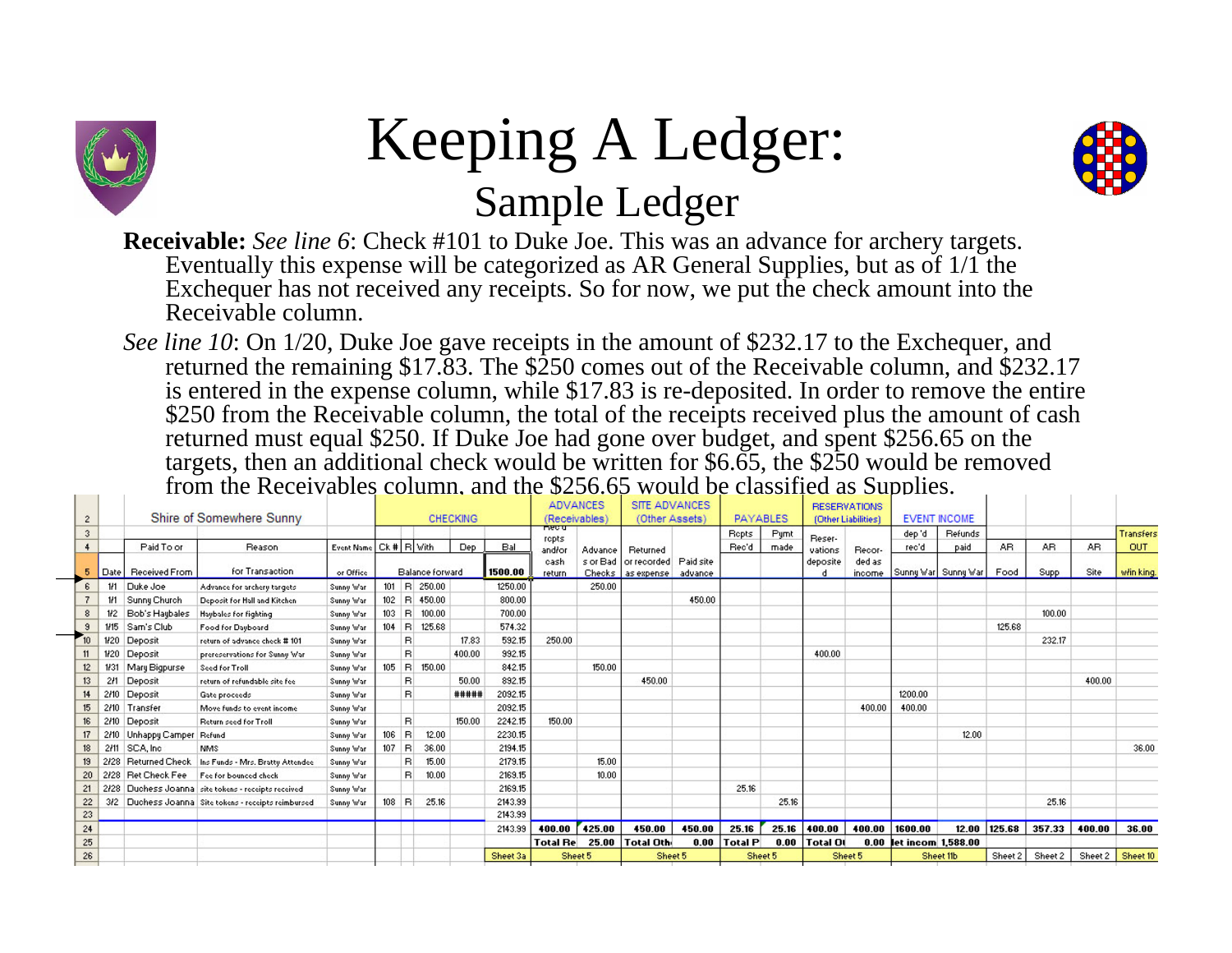



**Other Assets:** *See line 7*: On 1/1 a check was written to Sunny Church for \$450 in preparation for an upcoming event. \$400 was to cover the cost of the site, and \$50 was a refundable deposit to ensure that the site was left in a satisfactory condition. The amount was put into the Other Assets category, as a holding place.

*See line 13*: On 2/1 the \$50 refundable portion of the site fee was returned. The Exchequer redeposited the \$50, removed the \$450 from the Other Assets category, and moved the \$400 into the AR Site Fee category.

| $\overline{c}$ |      |                       | Shire of Somewhere Sunny                            |                   |         |                 | <b>CHECKING</b> |          | (Receivables)   | <b>ADVANCES</b> | <b>SITE ADVANCES</b><br>(Other Assets)      |                      |         | PAYABLES |                 | <b>RESERVATIONS</b><br>(Other Liabilities) |                    | <b>EVENT INCOME</b>  |              |         |         |            |
|----------------|------|-----------------------|-----------------------------------------------------|-------------------|---------|-----------------|-----------------|----------|-----------------|-----------------|---------------------------------------------|----------------------|---------|----------|-----------------|--------------------------------------------|--------------------|----------------------|--------------|---------|---------|------------|
| 3              |      |                       |                                                     |                   |         |                 |                 |          | media<br>repts  |                 |                                             |                      | Repts   | Pumt     | Reser-          |                                            | dep'd              | Refunds              |              |         |         | Transfers  |
| 4              |      | Paid To or            | Reason                                              | <b>Event Name</b> |         | Ck # R With     | <b>Dep</b>      | Bal      | and/or          | Advance         | Returned                                    |                      | Rec'd   | made     | vations         | Recor-                                     | rec'd              | paid                 | AB.          | AB.     | AB.     | <b>OUT</b> |
|                |      | Date   Received From  | for Transaction                                     | or Office         |         | Balance forward |                 | 1500.00  | cash<br>return  |                 | s or Bad or recorded<br>Checks   as expense | Paid site<br>advance |         |          | deposite        | ded as<br>income                           |                    | Sunny Warl Sunny War | Food         | Supp    | Site    | włin king. |
| 6              | 1/1  | Duke Joe              | Advance for archery targets                         | Sunny War         | 101     | R 250.00        |                 | 1250.00  |                 | 250.00          |                                             |                      |         |          |                 |                                            |                    |                      |              |         |         |            |
|                | 1/1  | Sunny Church          | Deposit for Hall and Kitchen                        | Sunny War         | $102$ R | 450.00          |                 | 800.00   |                 |                 |                                             | 450.00               |         |          |                 |                                            |                    |                      |              |         |         |            |
| 8              | 1/2  | Bob's Haybales        | Haybales for fighting                               | Sunny War         | 103     | 100.00<br>l B   |                 | 700.00   |                 |                 |                                             |                      |         |          |                 |                                            |                    |                      |              | 100.00  |         |            |
| S              | 1/15 | Sam's Club            | Food for Dayboard                                   | Sunny War         | $104$ R | 125.68          |                 | 574.32   |                 |                 |                                             |                      |         |          |                 |                                            |                    |                      | 125.68       |         |         |            |
| 10             | 1/20 | Deposit               | return of advance check # 101                       | Sunny War         |         | в               | 17.83           | 592.15   | 250.00          |                 |                                             |                      |         |          |                 |                                            |                    |                      |              | 232.17  |         |            |
|                | 1/20 | Deposit               | prereservations for Sunny War                       | Sunny War         |         | B               | 400.00          | 992.15   |                 |                 |                                             |                      |         |          | 400.00          |                                            |                    |                      |              |         |         |            |
| 12             | 1/31 | Mary Bigpurse         | Seed for Troll                                      | Sunny War         | 105     | l Bl<br>150.00  |                 | 842.15   |                 | 150.00          |                                             |                      |         |          |                 |                                            |                    |                      |              |         |         |            |
| 13             | 211  | Deposit               | return of refundable site fee                       | Sunny War         |         | в               | 50.00           | 892.15   |                 |                 | 450.00                                      |                      |         |          |                 |                                            |                    |                      |              |         | 400.00  |            |
| 14             | 2/10 | Deposit               | Gate proceeds                                       | Sunny War         |         | B               | #####           | 2092.15  |                 |                 |                                             |                      |         |          |                 |                                            | 1200.00            |                      |              |         |         |            |
| 15             | 2/10 | Transfer              | Move funds to event income                          | Sunny War         |         |                 |                 | 2092.15  |                 |                 |                                             |                      |         |          |                 | 400.00                                     | 400.00             |                      |              |         |         |            |
| 16             | 2/10 | Deposit               | Return seed for Troll                               | Sunny War         |         | B.              | 150.00          | 2242.15  | 150.00          |                 |                                             |                      |         |          |                 |                                            |                    |                      |              |         |         |            |
|                | 2/10 | Unhappy Camper        | Refund                                              | Sunny War         | 106     | 12.00<br>B.     |                 | 2230.15  |                 |                 |                                             |                      |         |          |                 |                                            |                    | 12.00                |              |         |         |            |
| 18             | 2111 | SCA, Inc.             | <b>NMS</b>                                          | Sunny War         | 107     | 36.00<br>IB.    |                 | 2194.15  |                 |                 |                                             |                      |         |          |                 |                                            |                    |                      |              |         |         | 36.00      |
| 19             | 2/28 | <b>Returned Check</b> | Ins Funds - Mrs. Bratty Attendee                    | Sunny War         |         | 15.00<br>в      |                 | 2179.15  |                 | 15.00           |                                             |                      |         |          |                 |                                            |                    |                      |              |         |         |            |
| 20             |      | 2/28 Ret Check Fee    | Fee for bounced check                               | Sunny War         |         | B.<br>10.00     |                 | 2169.15  |                 | 10.00           |                                             |                      |         |          |                 |                                            |                    |                      |              |         |         |            |
| 21             |      |                       | 2/28 Duchess Joanna site tokens - receipts received | Sunny War         |         |                 |                 | 2169.15  |                 |                 |                                             |                      | 25.16   |          |                 |                                            |                    |                      |              |         |         |            |
| 22             | 3l2  |                       | Duchess Joanna Site tokens - receipts reimbursed    | Sunny War         | 108     | 25.16<br>R      |                 | 2143.99  |                 |                 |                                             |                      |         | 25.16    |                 |                                            |                    |                      |              | 25.16   |         |            |
| 23             |      |                       |                                                     |                   |         |                 |                 | 2143.99  |                 |                 |                                             |                      |         |          |                 |                                            |                    |                      |              |         |         |            |
| 24             |      |                       |                                                     |                   |         |                 |                 | 2143.99  | 400.00          | 425.00          | 450.00                                      | 450.00               | 25.16   | 25.16    | 400.00          | 400.00                                     | 1600.00            |                      | 12.00 125.68 | 357.33  | 400.00  | 36.00      |
| 25             |      |                       |                                                     |                   |         |                 |                 |          | <b>Total Re</b> | 25.00           | Total Oth-                                  | 0.00                 | Total P | 0.00     | <b>Total Of</b> | 0.00                                       | let incom 1,588.00 |                      |              |         |         |            |
| 26             |      |                       |                                                     |                   |         |                 |                 | Sheet 3a |                 | Sheet 5         |                                             | Sheet 5              |         | Sheet 5  |                 | Sheet 5                                    |                    | Sheet 11b            | Sheet 2      | Sheet 2 | Sheet 2 | Sheet 10   |
|                |      |                       |                                                     |                   |         |                 |                 |          |                 |                 |                                             |                      |         |          |                 |                                            |                    |                      |              |         |         |            |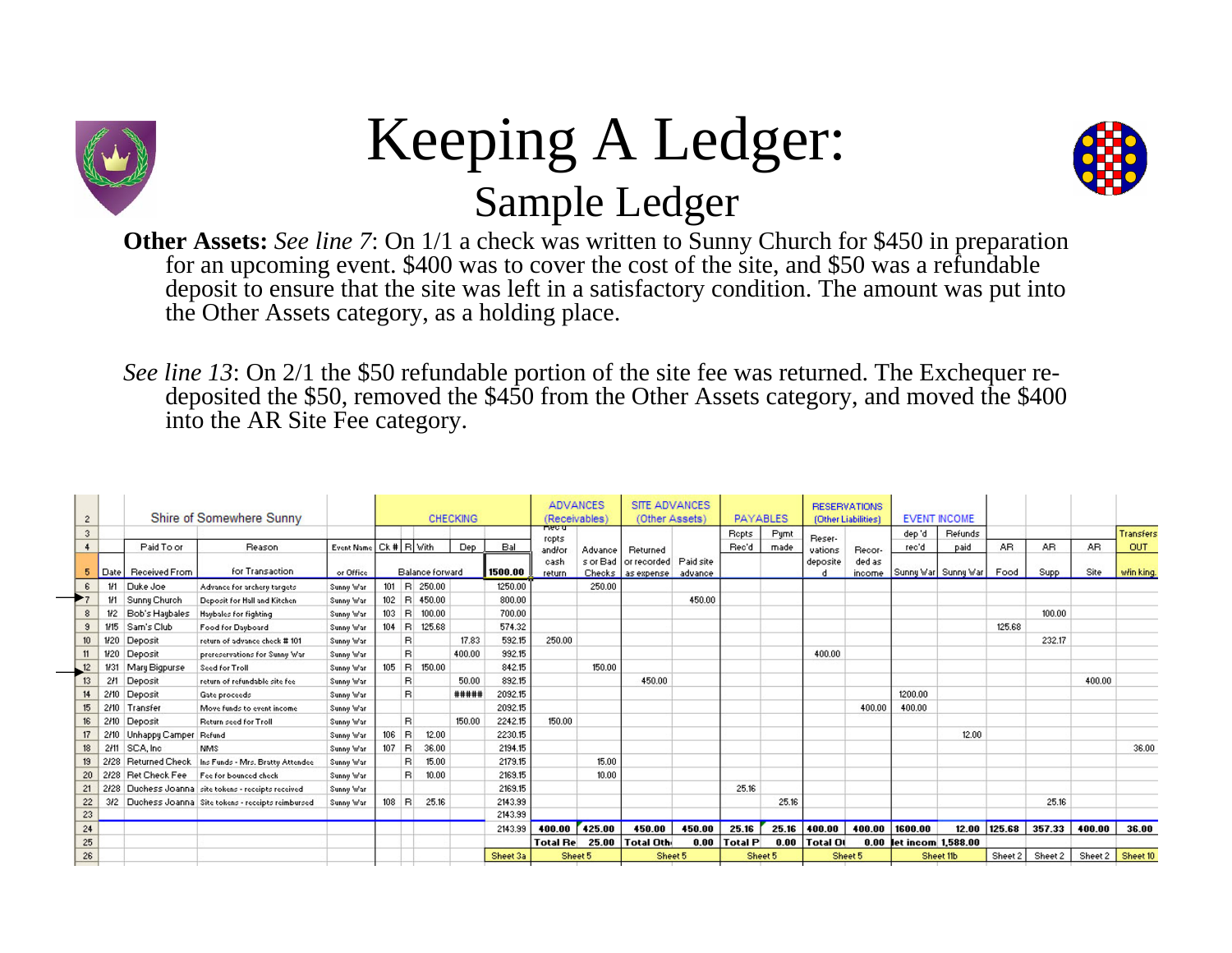



**Expense Categories:** *See line 8*: The Exchequer wrote out a check to Bob's Haybales for haybales for Sunny War. The check can be directly classified as AR General Supplies.

*See line 9*: The Exchequer went to Sam's Club to buy food for Sunny War. S/he wrote the check directly out to Sam's Club for \$125.68. This can be directly classified as AR Food. Alternatively, Duke Joe could have gone to Sam's, paid for the food out of his own pocket, and submitted the receipt to the Exchequer. In this case, the transaction would look the same, except that the check would be made out to Duke Joe. Or, the purchase at Sam's Club could have included \$56.00 in food, and \$69.68 in toilet paper. These amounts would be classified as Food and Supplies, respectively. However, don't feel the need to go through each item on the receipt to separate food versus supplies – if most of it was food, expense it as food.

| $\overline{c}$ |      |                       | Shire of Somewhere Sunny                             |                            |     |         |                        | <b>CHECKING</b> |          |                 | <b>ADVANCES</b><br>(Receivables) | <b>SITE ADVANCES</b><br>(Other Assets) |                      |              | <b>PAYABLES</b> |          | <b>RESERVATIONS</b><br>(Other Liabilities) |                    | <b>EVENT INCOME</b>   |         |         |         |            |
|----------------|------|-----------------------|------------------------------------------------------|----------------------------|-----|---------|------------------------|-----------------|----------|-----------------|----------------------------------|----------------------------------------|----------------------|--------------|-----------------|----------|--------------------------------------------|--------------------|-----------------------|---------|---------|---------|------------|
| 3              |      |                       |                                                      |                            |     |         |                        |                 |          | ਜਾਦਾਰ<br>repts  |                                  |                                        |                      | <b>Repts</b> | Pumt            | Reser-   |                                            | dep'd              | <b>Refunds</b>        |         |         |         | Transfers  |
| 4              |      | Paid To or            | Reason                                               | Event Name Ck #   B   With |     |         |                        | <b>Dep</b>      | Bal      | and/or          | Advance                          | Returned                               |                      | Rec'd        | made            | vations  | Recor-                                     | rec'd              | paid                  | AB.     | AB.     | AB.     | <b>OUT</b> |
|                |      | Date   Received From  | for Transaction                                      | or Office                  |     |         | <b>Balance forward</b> |                 | 1500.00  | cash<br>return  | Checks                           | s or Bad   or recorded<br>as expense   | Paid site<br>advance |              |                 | deposite | ded as<br>income                           |                    | Sunny Warl Sunny Warl | Food    | Supp    | Site    | włin king. |
| -6             | 1/1  | Duke Joe              | Advance for archery targets                          | Sunny War                  |     |         | $101$ R $250.00$       |                 | 1250.00  |                 | 250.00                           |                                        |                      |              |                 |          |                                            |                    |                       |         |         |         |            |
|                | 1/1  | Sunny Church          | Deposit for Hall and Kitchen                         | Sunny War                  |     | $102$ R | 450.00                 |                 | 800.00   |                 |                                  |                                        | 450.00               |              |                 |          |                                            |                    |                       |         |         |         |            |
|                |      | 1/2 Bob's Haubales    | Haybales for fighting                                | Sunny War                  |     | $103$ R | 100.00                 |                 | 700.00   |                 |                                  |                                        |                      |              |                 |          |                                            |                    |                       |         | 100.00  |         |            |
|                | 1/15 | Sam's Club            | Food for Dauboard                                    | Sunny War                  |     | $104$ R | 125.68                 |                 | 574.32   |                 |                                  |                                        |                      |              |                 |          |                                            |                    |                       | 125.68  |         |         |            |
| 10             | 1/20 | Deposit               | return of advance check # 101                        | Sunny War                  |     | B.      |                        | 17.83           | 592.15   | 250.00          |                                  |                                        |                      |              |                 |          |                                            |                    |                       |         | 232.17  |         |            |
| 11             | 1/20 | Deposit               | prereservations for Sunny War                        | Sunny War                  |     | B.      |                        | 400.00          | 992.15   |                 |                                  |                                        |                      |              |                 | 400.00   |                                            |                    |                       |         |         |         |            |
| 12             |      | Mary Bigpurse         | Seed for Troll                                       | Sunny War                  |     | $105$ R | 150.00                 |                 | 842.15   |                 | 150.00                           |                                        |                      |              |                 |          |                                            |                    |                       |         |         |         |            |
| 13             | 2H   | Deposit               | return of refundable site fee                        | Sunny War                  |     | B.      |                        | 50.00           | 892.15   |                 |                                  | 450.00                                 |                      |              |                 |          |                                            |                    |                       |         |         | 400.00  |            |
| 14             | 2/10 | Deposit               | Gate proceeds                                        | Sunny War                  |     | R.      |                        | #####           | 2092.15  |                 |                                  |                                        |                      |              |                 |          |                                            | 1200.00            |                       |         |         |         |            |
| 15             | 2/10 | Transfer              | Move funds to event income                           | Sunny War                  |     |         |                        |                 | 2092.15  |                 |                                  |                                        |                      |              |                 |          | 400.00                                     | 400.00             |                       |         |         |         |            |
| 16             | 2/10 | Deposit               | Return seed for Troll                                | Sunny War                  |     | B.      |                        | 150.00          | 2242.15  | 150.00          |                                  |                                        |                      |              |                 |          |                                            |                    |                       |         |         |         |            |
| 17             |      | 2/10 Unhappy Camper   | Refund                                               | Sunny War                  | 106 | в       | 12.00                  |                 | 2230.15  |                 |                                  |                                        |                      |              |                 |          |                                            |                    | 12.00                 |         |         |         |            |
| 18             | 2/11 | SCA, Inc.             | <b>NMS</b>                                           | Sunny War                  |     | $107$ R | 36.00                  |                 | 2194.15  |                 |                                  |                                        |                      |              |                 |          |                                            |                    |                       |         |         |         | 36.00      |
| 19             |      | <b>Returned Check</b> | Ins Funds - Mrs. Bratty Attendee                     | Sunny War                  |     | B       | 15.00                  |                 | 2179.15  |                 | 15.00                            |                                        |                      |              |                 |          |                                            |                    |                       |         |         |         |            |
| 20             |      | 2/28 Ret Check Fee    | Fee for bounced check                                | Sunny War                  |     | B.      | 10.00                  |                 | 2169.15  |                 | 10.00                            |                                        |                      |              |                 |          |                                            |                    |                       |         |         |         |            |
| 21             |      |                       | 2/28 Duchess Joanna site tokens - receipts received  | Sunny War                  |     |         |                        |                 | 2169.15  |                 |                                  |                                        |                      | 25.16        |                 |          |                                            |                    |                       |         |         |         |            |
| 22             |      |                       | 3/2 Duchess Joanna Site tokens - receipts reimbursed | Sunny War                  |     | $108$ R | 25.16                  |                 | 2143.99  |                 |                                  |                                        |                      |              | 25.16           |          |                                            |                    |                       |         | 25.16   |         |            |
| 23             |      |                       |                                                      |                            |     |         |                        |                 | 2143.99  |                 |                                  |                                        |                      |              |                 |          |                                            |                    |                       |         |         |         |            |
| 24             |      |                       |                                                      |                            |     |         |                        |                 | 2143.99  | 400.00          | 425.00                           | 450.00                                 | 450.00               | 25.16        | 25.16           | 400.00   | 400.00                                     | 1600.00            | 12.00                 | 125.68  | 357.33  | 400.00  | 36.00      |
| 25             |      |                       |                                                      |                            |     |         |                        |                 |          | <b>Total Re</b> | 25.00                            | <b>Total Oth-</b>                      | 0.00                 | Total P      | 0.00            | Total OI | 0.00                                       | let incom 1,588.00 |                       |         |         |         |            |
| 26             |      |                       |                                                      |                            |     |         |                        |                 | Sheet 3a |                 | Sheet 5                          |                                        | Sheet 5              |              | Sheet 5         |          | Sheet 5                                    |                    | Sheet 11b             | Sheet 2 | Sheet 2 | Sheet 2 | Sheet 10   |
|                |      |                       |                                                      |                            |     |         |                        |                 |          |                 |                                  |                                        |                      |              |                 |          |                                            |                    |                       |         |         |         |            |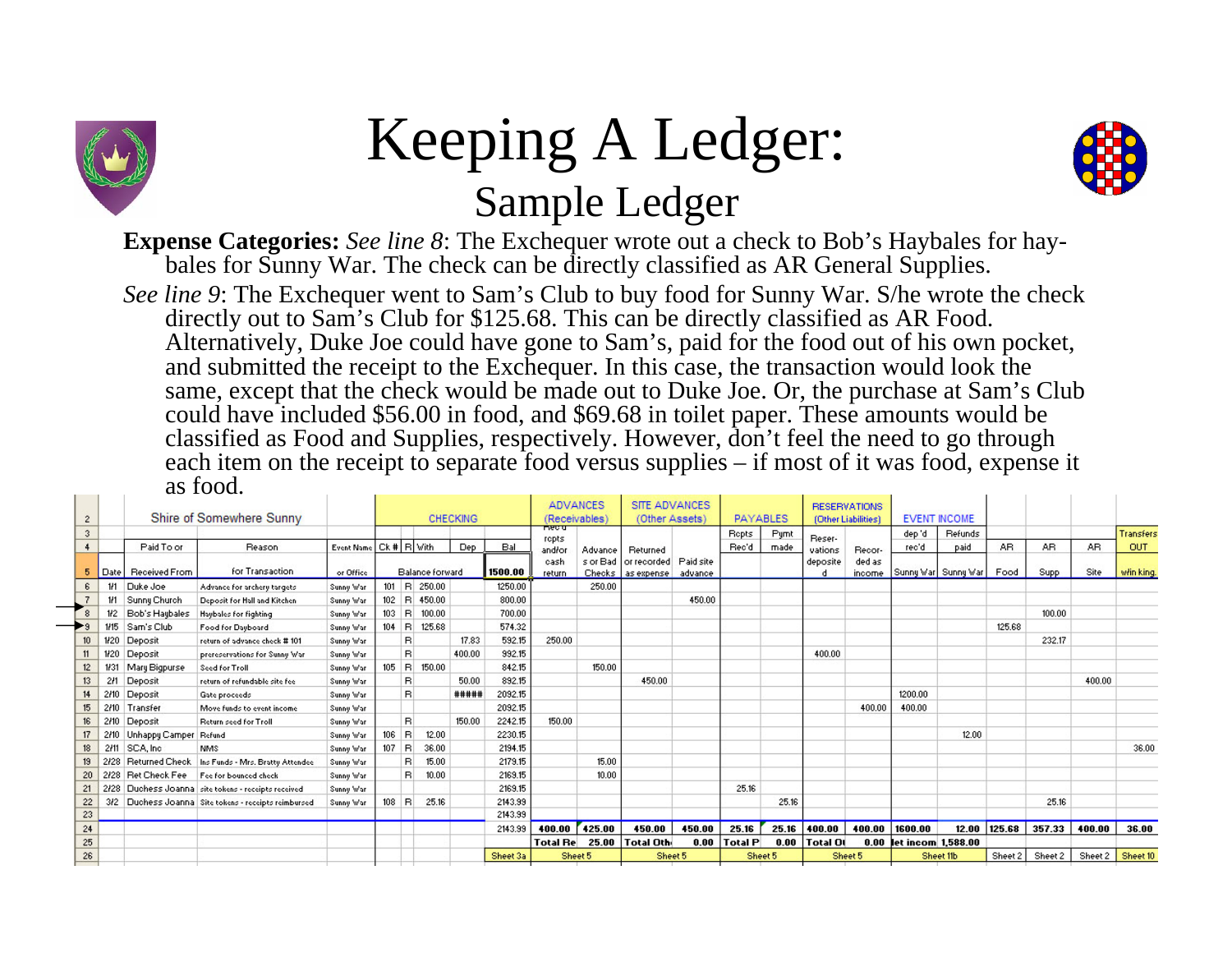



**Event Proceeds**: *See line 11*: It is time to deposit the pre-reservations already received for Sunny War. (Checks written for more than \$50 must be deposited within 14 days of receipt, while checks written for less than \$50 must be deposited within 30 days, and it is a nice gesture to deposit them within 14 days as well.) Since something is still owed to those people who sent you money (the event), this does not immediately become event income – it is really an Other Liability until the day of the event.

*See line 15*: After the event, the funds are taken out of the Other Liabilities and entered under Event Income. This is a transfer because it is not affecting your bank balance, only changing categorization of money.

| $\overline{c}$ |      |                      | Shire of Somewhere Sunny                           |                   |         |                        | <b>CHECKING</b> |            |          | (Receivables)   | <b>ADVANCES</b> | <b>SITE ADVANCES</b><br>(Other Assets) |                      |                | <b>PAYABLES</b> |                 | <b>RESERVATIONS</b><br>(Other Liabilities) |                         | <b>EVENT INCOME</b> |                  |         |         |            |
|----------------|------|----------------------|----------------------------------------------------|-------------------|---------|------------------------|-----------------|------------|----------|-----------------|-----------------|----------------------------------------|----------------------|----------------|-----------------|-----------------|--------------------------------------------|-------------------------|---------------------|------------------|---------|---------|------------|
| 3              |      |                      |                                                    |                   |         |                        |                 |            |          | लिएए<br>repts   |                 |                                        |                      | Repts          | Pumt            | Reser-          |                                            | dep'd                   | Refunds             |                  |         |         | Transfers  |
| $\ddot{4}$     |      | Paid To or           | Reason                                             | <b>Event Name</b> |         | Ck # R With            |                 | <b>Dep</b> | Bal      | and/or          | Advance         | Returned                               |                      | Rec'd          | made            | vations         | Recor-                                     | rec'd                   | paid                | AB.              | AB.     | AB.     | <b>OUT</b> |
| 5              |      | Date   Received From | for Transaction                                    | or Office         |         | <b>Balance forward</b> |                 |            | 1500.00  | cash<br>return  | Checks          | s or Bad Tor recorded<br>as expense    | Paid site<br>advance |                |                 | deposite        | ded as<br>income                           |                         | Sunny War Sunny War | Food             | Supp    | Site    | włin king. |
| 6              | 11   | Duke Joe             | Advance for archery targets                        | Sunny War         |         | $101$ R $250.00$       |                 |            | 1250.00  |                 | 250.00          |                                        |                      |                |                 |                 |                                            |                         |                     |                  |         |         |            |
|                | 1/1  | Sunny Church         | Deposit for Hall and Kitchen                       | Sunny War         |         | $102$ R                | 450.00          |            | 800.00   |                 |                 |                                        | 450.00               |                |                 |                 |                                            |                         |                     |                  |         |         |            |
| 8              | 1/2  | Bob's Haubales       | Haybales for fighting                              | Sunny War         |         | $103$ R                | 100.00          |            | 700.00   |                 |                 |                                        |                      |                |                 |                 |                                            |                         |                     |                  | 100.00  |         |            |
| $\mathbf{9}$   | 1/15 | Sam's Club           | Food for Dauboard                                  | Sunny War         | $104$ R |                        | 125.68          |            | 574.32   |                 |                 |                                        |                      |                |                 |                 |                                            |                         |                     | 125.68           |         |         |            |
| 10             | 1/20 | Deposit              | return of advance check # 101                      | Sunny War         |         | R.                     |                 | 17.83      | 592.15   | 250.00          |                 |                                        |                      |                |                 |                 |                                            |                         |                     |                  | 232.17  |         |            |
|                | 1/20 | Deposit              | prereservations for Sunny War                      | Sunny War         |         | B.                     |                 | 400.00     | 992.15   |                 |                 |                                        |                      |                |                 | 400.00          |                                            |                         |                     |                  |         |         |            |
| 12             | 1/31 | Mary Bigpurse        | Seed for Troll                                     | Sunny War         |         | $105$ R                | 150.00          |            | 842.15   |                 | 150.00          |                                        |                      |                |                 |                 |                                            |                         |                     |                  |         |         |            |
| 13             | 211  | Deposit              | return of refundable site fee                      | Sunny War         |         | B.                     |                 | 50.00      | 892.15   |                 |                 | 450.00                                 |                      |                |                 |                 |                                            |                         |                     |                  |         | 400.00  |            |
| 14             | 2/10 | Deposit              | Gate proceeds                                      | Sunny War         |         | R.                     |                 | #####      | 2092.15  |                 |                 |                                        |                      |                |                 |                 |                                            | 1200.00                 |                     |                  |         |         |            |
| 15             | 2/10 | Transfer             | Move funds to event income                         | Sunny War         |         |                        |                 |            | 2092.15  |                 |                 |                                        |                      |                |                 |                 | 400.00                                     | 400.00                  |                     |                  |         |         |            |
| 16             | 2/10 | Deposit              | Return seed for Troll                              | Sunny War         |         | B.                     |                 | 150.00     | 2242.15  | 150.00          |                 |                                        |                      |                |                 |                 |                                            |                         |                     |                  |         |         |            |
| 17             | 2/10 | Unhappy Camper       | Refund                                             | Sunny War         | $106$ R |                        | 12.00           |            | 2230.15  |                 |                 |                                        |                      |                |                 |                 |                                            |                         | 12.00               |                  |         |         |            |
| 18             | 2/11 | SCA, Inc.            | <b>NMS</b>                                         | Sunny War         | $107$ R |                        | 36.00           |            | 2194.15  |                 |                 |                                        |                      |                |                 |                 |                                            |                         |                     |                  |         |         | 36.00      |
| 19             | 2/28 | Returned Check       | Ins Funds - Mrs. Bratty Attendee                   | Sunny War         |         | в                      | 15.00           |            | 2179.15  |                 | 15.00           |                                        |                      |                |                 |                 |                                            |                         |                     |                  |         |         |            |
| 20             | 2/28 | <b>Ret Check Fee</b> | Fee for bounced check                              | Sunny War         |         | R                      | 10.00           |            | 2169.15  |                 | 10.00           |                                        |                      |                |                 |                 |                                            |                         |                     |                  |         |         |            |
| 21             | 2/28 |                      | Duchess Joanna site tokens - receipts received     | Sunny War         |         |                        |                 |            | 2169.15  |                 |                 |                                        |                      | 25.16          |                 |                 |                                            |                         |                     |                  |         |         |            |
| 22             | 3l2  |                      | Duchess Joanna   Site tokens - receipts reimbursed | Sunny War         | $108$ R |                        | 25.16           |            | 2143.99  |                 |                 |                                        |                      |                | 25.16           |                 |                                            |                         |                     |                  | 25.16   |         |            |
| 23             |      |                      |                                                    |                   |         |                        |                 |            | 2143.99  |                 |                 |                                        |                      |                |                 |                 |                                            |                         |                     |                  |         |         |            |
| 24             |      |                      |                                                    |                   |         |                        |                 |            | 2143.99  | 400.00          | 425.00          | 450.00                                 | 450.00               | 25.16          | 25.16           | 400.00          | 400.00                                     | 1600.00                 |                     | $12.00$   125.68 | 357.33  | 400.00  | 36.00      |
| 25             |      |                      |                                                    |                   |         |                        |                 |            |          | <b>Total Re</b> | 25.00           | <b>Total Oth-</b>                      | 0.00                 | <b>Total P</b> | 0.00            | <b>Total Of</b> |                                            | 0.00 let incom 1,588.00 |                     |                  |         |         |            |
| 26             |      |                      |                                                    |                   |         |                        |                 |            | Sheet 3a |                 | Sheet 5         |                                        | Sheet 5              |                | Sheet 5         |                 | Sheet 5                                    |                         | Sheet 11b           | Sheet 2          | Sheet 2 | Sheet 2 | Sheet 10   |
|                |      |                      |                                                    |                   |         |                        |                 |            |          |                 |                 |                                        |                      |                |                 |                 |                                            |                         |                     |                  |         |         |            |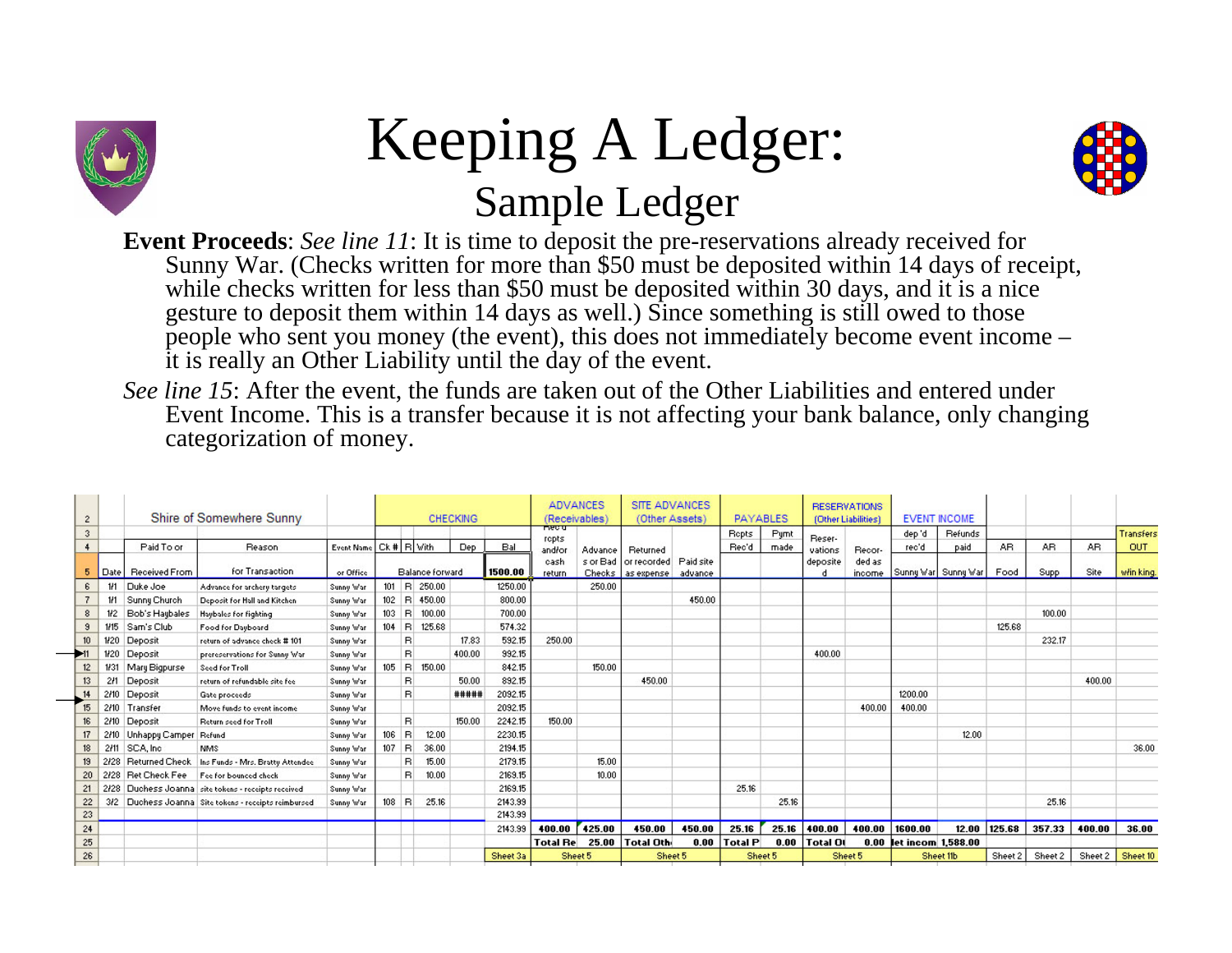



**Another Kind of Receivable:** *See line 12*: The day before the event is here! Mary Bigpurse has been assigned to pick up the starting seed for the gate. The Exchequer gives her a check for \$150.00, and she goes to her bank and cashes it for 100-ones and 10-fives. This is a receivable, since it will be re-deposited. NEVER reimburse receipts from gate money!

*See line 16*: On 2/10, the Exchequer deposits the proceeds from the event. The \$150 starting gate funds are deposited separately, to avoid confusion. The amount is then removed from the Receivables column.

| $\overline{c}$ |      |                      | Shire of Somewhere Sunny                         |                   |         |                        | <b>CHECKING</b> |            |          | (Receivables)   | <b>ADVANCES</b> | <b>SITE ADVANCES</b><br>(Other Assets) |                      |                | <b>PAYABLES</b> |          | <b>RESERVATIONS</b><br>(Other Liabilities) |                         | <b>EVENT INCOME</b> |              |             |         |            |
|----------------|------|----------------------|--------------------------------------------------|-------------------|---------|------------------------|-----------------|------------|----------|-----------------|-----------------|----------------------------------------|----------------------|----------------|-----------------|----------|--------------------------------------------|-------------------------|---------------------|--------------|-------------|---------|------------|
| 3              |      |                      |                                                  |                   |         |                        |                 |            |          | necu            |                 |                                        |                      | Repts          | Pumt            | Reser-   |                                            | dep'd                   | Refunds             |              |             |         | Transfers  |
| 4              |      | Paid To or           | Reason                                           | <b>Event Name</b> |         | $Ck$ # $R$ with        |                 | <b>Dep</b> | Bal      | repts<br>and/or | Advance         | Returned                               |                      | Rec'd          | made            | vations  | Recor-                                     | rec'd                   | paid                | AB.          | AB.         | AB.     | <b>OUT</b> |
| 5.             |      | Date   Received From | for Transaction                                  | or Office         |         | <b>Balance forward</b> |                 |            | 1500.00  | cash<br>return  | s or Bad        | or recorded<br>Checks   as expense     | Paid site<br>advance |                |                 | deposite | ded as<br>income                           |                         | Sunny War Sunny War | Food         | <b>Supp</b> | Site    | włin king. |
| 6              | 1/1  | Duke Joe             | Advance for archery targets                      | Sunny War         | 101     | B.<br>250.00           |                 |            | 1250.00  |                 | 250.00          |                                        |                      |                |                 |          |                                            |                         |                     |              |             |         |            |
|                | 1/1  | Sunny Church         | Deposit for Hall and Kitchen                     | Sunny War         | $102$ R | 450.00                 |                 |            | 800.00   |                 |                 |                                        | 450.00               |                |                 |          |                                            |                         |                     |              |             |         |            |
| 8              | 112  | Bob's Haubales       | Haybales for fighting                            | Sunny War         | 103     | <b>B</b>               | 100.00          |            | 700.00   |                 |                 |                                        |                      |                |                 |          |                                            |                         |                     |              | 100.00      |         |            |
| $\overline{9}$ | 1/15 | Sam's Club           | Food for Dauboard                                | Sunny War         | $104$ R |                        | 125.68          |            | 574.32   |                 |                 |                                        |                      |                |                 |          |                                            |                         |                     | 125.68       |             |         |            |
| 10             | 1/20 | Deposit              | return of advance check # 101                    | Sunny War         |         | R.                     |                 | 17.83      | 592.15   | 250.00          |                 |                                        |                      |                |                 |          |                                            |                         |                     |              | 232.17      |         |            |
|                | 1/20 | Deposit              | prereservations for Sunny War                    | Sunny War         |         | B.                     |                 | 400.00     | 992.15   |                 |                 |                                        |                      |                |                 | 400.00   |                                            |                         |                     |              |             |         |            |
|                | 1/31 | Mary Bigpurse        | Seed for Troll                                   | Sunny War         | 105     | R                      | 150.00          |            | 842.15   |                 | 150.00          |                                        |                      |                |                 |          |                                            |                         |                     |              |             |         |            |
| 13             | 2/1  | Deposit              | return of refundable site fee                    | Sunny War         |         | B.                     |                 | 50.00      | 892.15   |                 |                 | 450.00                                 |                      |                |                 |          |                                            |                         |                     |              |             | 400.00  |            |
| 14             | 2/10 | Deposit              | Gate proceeds                                    | Sunny War         |         | B.                     |                 | #####      | 2092.15  |                 |                 |                                        |                      |                |                 |          |                                            | 1200.00                 |                     |              |             |         |            |
| 15             | 2/10 | Transfer             | Move funds to event income                       | Sunny War         |         |                        |                 |            | 2092.15  |                 |                 |                                        |                      |                |                 |          | 400.00                                     | 400.00                  |                     |              |             |         |            |
|                | 2/10 | Deposit              | Return seed for Troll                            | Sunny War         |         | B.                     |                 | 150.00     | 2242.15  | 150.00          |                 |                                        |                      |                |                 |          |                                            |                         |                     |              |             |         |            |
|                | 2/10 | Unhappy Camper       | Refund                                           | Sunny War         | 106     | в                      | 12.00           |            | 2230.15  |                 |                 |                                        |                      |                |                 |          |                                            |                         | 12.00               |              |             |         |            |
| 18             | 2/11 | SCA, Inc.            | <b>NMS</b>                                       | Sunny War         | $107$ R |                        | 36.00           |            | 2194.15  |                 |                 |                                        |                      |                |                 |          |                                            |                         |                     |              |             |         | 36.00      |
| 19             |      | Returned Check       | Ins Funds - Mrs. Bratty Attendee                 | Sunny War         |         | в                      | 15.00           |            | 2179.15  |                 | 15.00           |                                        |                      |                |                 |          |                                            |                         |                     |              |             |         |            |
| 20             | 2/28 | <b>Ret Check Fee</b> | Fee for bounced check                            | Sunny War         |         | B.                     | 10.00           |            | 2169.15  |                 | 10.00           |                                        |                      |                |                 |          |                                            |                         |                     |              |             |         |            |
| 21             | 2/28 |                      | Duchess Joanna site tokens - receipts received   | Sunny War         |         |                        |                 |            | 2169.15  |                 |                 |                                        |                      | 25.16          |                 |          |                                            |                         |                     |              |             |         |            |
| 22             | 312  |                      | Duchess Joanna Site tokens - receipts reimbursed | Sunny War         | $108$ R |                        | 25.16           |            | 2143.99  |                 |                 |                                        |                      |                | 25.16           |          |                                            |                         |                     |              | 25.16       |         |            |
| 23             |      |                      |                                                  |                   |         |                        |                 |            | 2143.99  |                 |                 |                                        |                      |                |                 |          |                                            |                         |                     |              |             |         |            |
| 24             |      |                      |                                                  |                   |         |                        |                 |            | 2143.99  | 400.00          | 425.00          | 450.00                                 | 450.00               | 25.16          | 25.16           | 400.00   | 400.00                                     | 1600.00                 |                     | 12.00 125.68 | 357.33      | 400.00  | 36.00      |
| 25             |      |                      |                                                  |                   |         |                        |                 |            |          | <b>Total Re</b> | 25.00           | <b>Total Oth-</b>                      | 0.00                 | <b>Total P</b> | 0.00            | Total OI |                                            | 0.00 let incom 1,588.00 |                     |              |             |         |            |
| 26             |      |                      |                                                  |                   |         |                        |                 |            | Sheet 3a |                 | Sheet 5         | Sheet 5                                |                      |                | Sheet 5         |          | Sheet 5                                    |                         | Sheet 11b           | Sheet 2      | Sheet 2     | Sheet 2 | Sheet 10   |
|                |      |                      |                                                  |                   |         |                        |                 |            |          |                 |                 |                                        |                      |                |                 |          |                                            |                         |                     |              |             |         |            |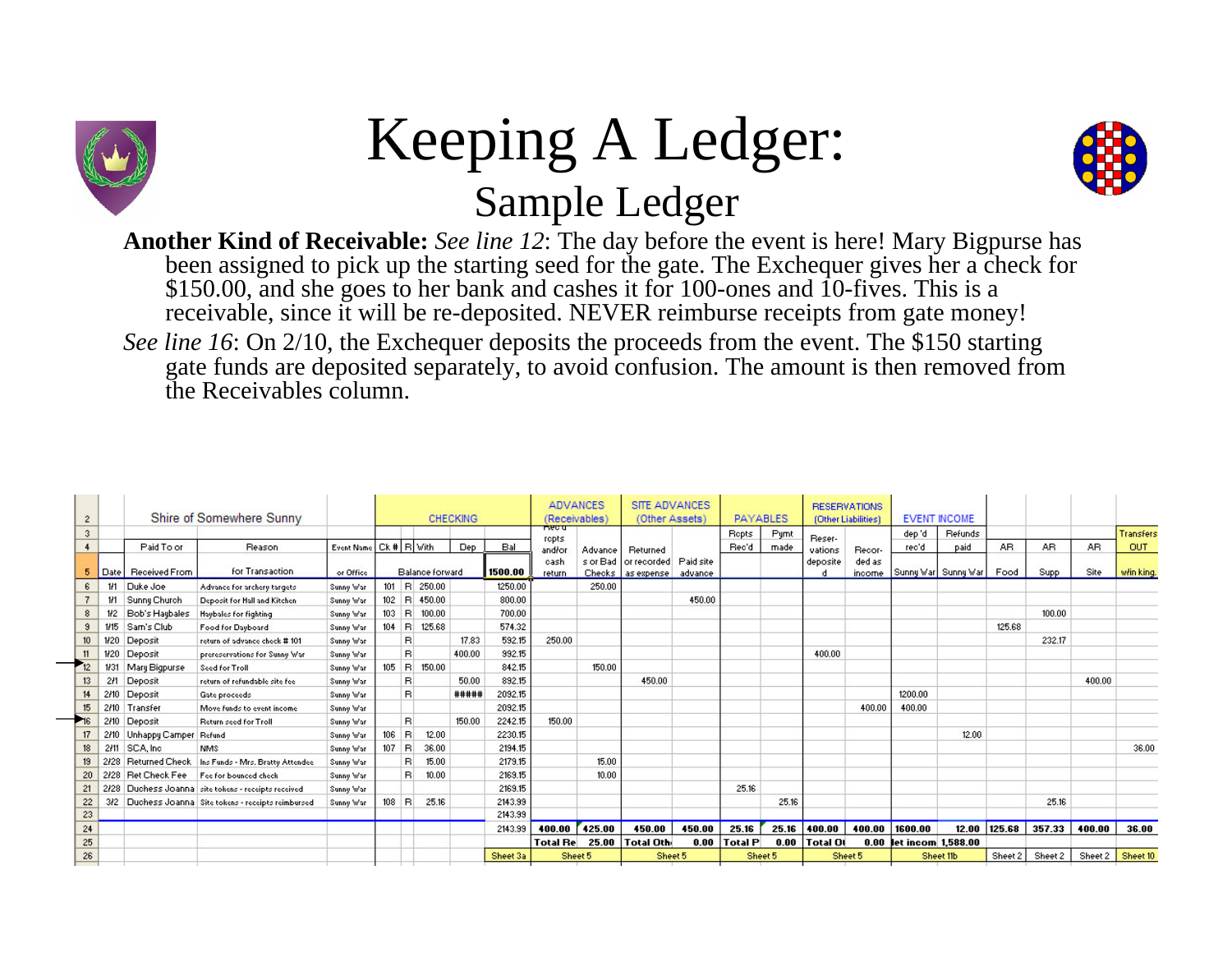



**Deposits:** *See line 14:* The Exchequer is depositing the gate proceeds from Sunny War. The amount deposited is entered under the Event Income for Sunny War.

**Refund:** *See line 17:* Unhappy Camper couldn't make it to Sunny War, and under the guidelines of the financial policies of the Shire of Somewhere Sunny, he is entitled to a refund. The Exchequer sends him a refund, and enters it in the Event Refunds column.

**NMS:** *See line 18:* Finally, to close out the event, the Exchequer sends a check to the NMS deputy, and it is recorded as a Transfer OUT, w/in Kingdom.

| $\overline{c}$ | Shire of Somewhere Sunny |                       |                                                     |                   |     |                        |                 | <b>CHECKING</b> |          | <b>ADVANCES</b><br>(Receivables) |         | <b>SITE ADVANCES</b><br>(Other Assets)        |                      |                | <b>PAYABLES</b> | <b>RESERVATIONS</b> | (Other Liabilities) |                    | <b>EVENT INCOME</b>  |         |         |         |            |
|----------------|--------------------------|-----------------------|-----------------------------------------------------|-------------------|-----|------------------------|-----------------|-----------------|----------|----------------------------------|---------|-----------------------------------------------|----------------------|----------------|-----------------|---------------------|---------------------|--------------------|----------------------|---------|---------|---------|------------|
| $\mathbf{3}$   |                          |                       |                                                     |                   |     |                        |                 |                 |          | ਜ਼ਿਲਾਰ                           |         |                                               |                      | Repts          | Pumt            |                     |                     | dep'd              | Refunds              |         |         |         | Transfers  |
|                |                          | Paid To or            | Reason                                              | <b>Event Name</b> |     |                        | $Ck$ # $R$ with | Dep             | Bal      | repts<br>and/or                  | Advance | Returned                                      |                      | Rec'd          | made            | Reser-<br>vations   | Recor-              | rec'd              | paid                 | AB.     | AB.     | AB.     | OUT        |
|                | Date                     | Received From         | for Transaction                                     | or Office         |     | <b>Balance forward</b> |                 |                 | 1500.00  | cash<br>return                   |         | s or Bad   or recorded<br>Checks   as expense | Paid site<br>advance |                |                 | deposite            | ded as<br>income    |                    | Sunny War  Sunny War | Food    | Supp.   | Site    | włin king. |
| 6              | 1/1                      | Duke Joe              | Advance for archery targets                         | Sunny War         |     |                        | 101 R 250.00    |                 | 1250.00  |                                  | 250.00  |                                               |                      |                |                 |                     |                     |                    |                      |         |         |         |            |
|                | 1/1                      | Sunny Church          | Deposit for Hall and Kitchen                        | Sunny War         |     | $102$ R                | 450.00          |                 | 800.00   |                                  |         |                                               | 450.00               |                |                 |                     |                     |                    |                      |         |         |         |            |
| 8              | 1/2                      | Bob's Haybales        | Haybales for fighting                               | Sunny War         |     | $103$ $R$              | 100.00          |                 | 700.00   |                                  |         |                                               |                      |                |                 |                     |                     |                    |                      |         | 100.00  |         |            |
| 9              | 1/15                     | Sam's Club            | Food for Dauboard                                   | Sunny War         |     | $104$ R                | 125.68          |                 | 574.32   |                                  |         |                                               |                      |                |                 |                     |                     |                    |                      | 125.68  |         |         |            |
| 10             | 1/20                     | Deposit               | return of advance check # 101                       | Sunny War         |     | R                      |                 | 17.83           | 592.15   | 250.00                           |         |                                               |                      |                |                 |                     |                     |                    |                      |         | 232.17  |         |            |
|                | 1/20                     | Deposit               | prereservations for Sunny War                       | Sunny War         |     | B.                     |                 | 400.00          | 992.15   |                                  |         |                                               |                      |                |                 | 400.00              |                     |                    |                      |         |         |         |            |
| 12             | 1/31                     | Mary Bigpurse         | Seed for Troll                                      | Sunny War         |     | $105$ R                | 150.00          |                 | 842.15   |                                  | 150.00  |                                               |                      |                |                 |                     |                     |                    |                      |         |         |         |            |
| 13             | 2H                       | Deposit               | return of refundable site fee                       | Sunny War         |     | R.                     |                 | 50.00           | 892.15   |                                  |         | 450.00                                        |                      |                |                 |                     |                     |                    |                      |         |         | 400.00  |            |
| 14             | 2/10                     | Deposit               | Gate proceeds                                       | Sunny War         |     | B.                     |                 | #####           | 2092.15  |                                  |         |                                               |                      |                |                 |                     |                     | 1200.00            |                      |         |         |         |            |
| 15             | 2/10                     | Transfer              | Move funds to event income                          | Sunny War         |     |                        |                 |                 | 2092.15  |                                  |         |                                               |                      |                |                 |                     | 400.00              | 400.00             |                      |         |         |         |            |
| 16             | 2/10                     | Deposit               | Return seed for Troll                               | Sunny War         |     | B.                     |                 | 150.00          | 2242.15  | 150.00                           |         |                                               |                      |                |                 |                     |                     |                    |                      |         |         |         |            |
|                | 2/10                     | Unhappy Camper Refund |                                                     | Sunny War         |     | 106 R                  | 12.00           |                 | 2230.15  |                                  |         |                                               |                      |                |                 |                     |                     |                    | 12.00                |         |         |         |            |
|                | 2111                     | SCA, Inc.             | <b>NMS</b>                                          | Sunny War         |     | $107$ R                | 36.00           |                 | 2194.15  |                                  |         |                                               |                      |                |                 |                     |                     |                    |                      |         |         |         | 36.00      |
| 19             | 2ł28                     | Returned Check        | Ins Funds - Mrs. Bratty Attendee                    | Sunny War         |     | R                      | 15.00           |                 | 2179.15  |                                  | 15.00   |                                               |                      |                |                 |                     |                     |                    |                      |         |         |         |            |
| 20             | 2/28                     | <b>Ret Check Fee</b>  | Fee for bounced check                               | Sunny War         |     | B.                     | 10.00           |                 | 2169.15  |                                  | 10.00   |                                               |                      |                |                 |                     |                     |                    |                      |         |         |         |            |
| 21             |                          |                       | 2/28 Duchess Joanna site tokens - receipts received | Sunny War         |     |                        |                 |                 | 2169.15  |                                  |         |                                               |                      | 25.16          |                 |                     |                     |                    |                      |         |         |         |            |
| 22             | 3l2                      |                       | Duchess Joanna Site tokens - receipts reimbursed    | Sunny War         | 108 | <b>R</b>               | 25.16           |                 | 2143.99  |                                  |         |                                               |                      |                | 25.16           |                     |                     |                    |                      |         | 25.16   |         |            |
| 23             |                          |                       |                                                     |                   |     |                        |                 |                 | 2143.99  |                                  |         |                                               |                      |                |                 |                     |                     |                    |                      |         |         |         |            |
| 24             |                          |                       |                                                     |                   |     |                        |                 |                 | 2143.99  | 400.00                           | 425.00  | 450.00                                        | 450.00               | 25.16          | 25.16           | 400.00              | 400.00              | 1600.00            | 12.00                | 125.68  | 357.33  | 400.00  | 36.00      |
| 25             |                          |                       |                                                     |                   |     |                        |                 |                 |          | <b>Total Re</b>                  | 25.00   | <b>Total Oth-</b>                             | 0.00                 | <b>Total P</b> | 0.00            | Total OI            | 0.00                | let incom 1,588.00 |                      |         |         |         |            |
| 26             |                          |                       |                                                     |                   |     |                        |                 |                 | Sheet 3a |                                  | Sheet 5 | Sheet 5                                       |                      |                | Sheet 5         |                     | Sheet 5             |                    | Sheet 11b            | Sheet 2 | Sheet 2 | Sheet 2 | Sheet 10   |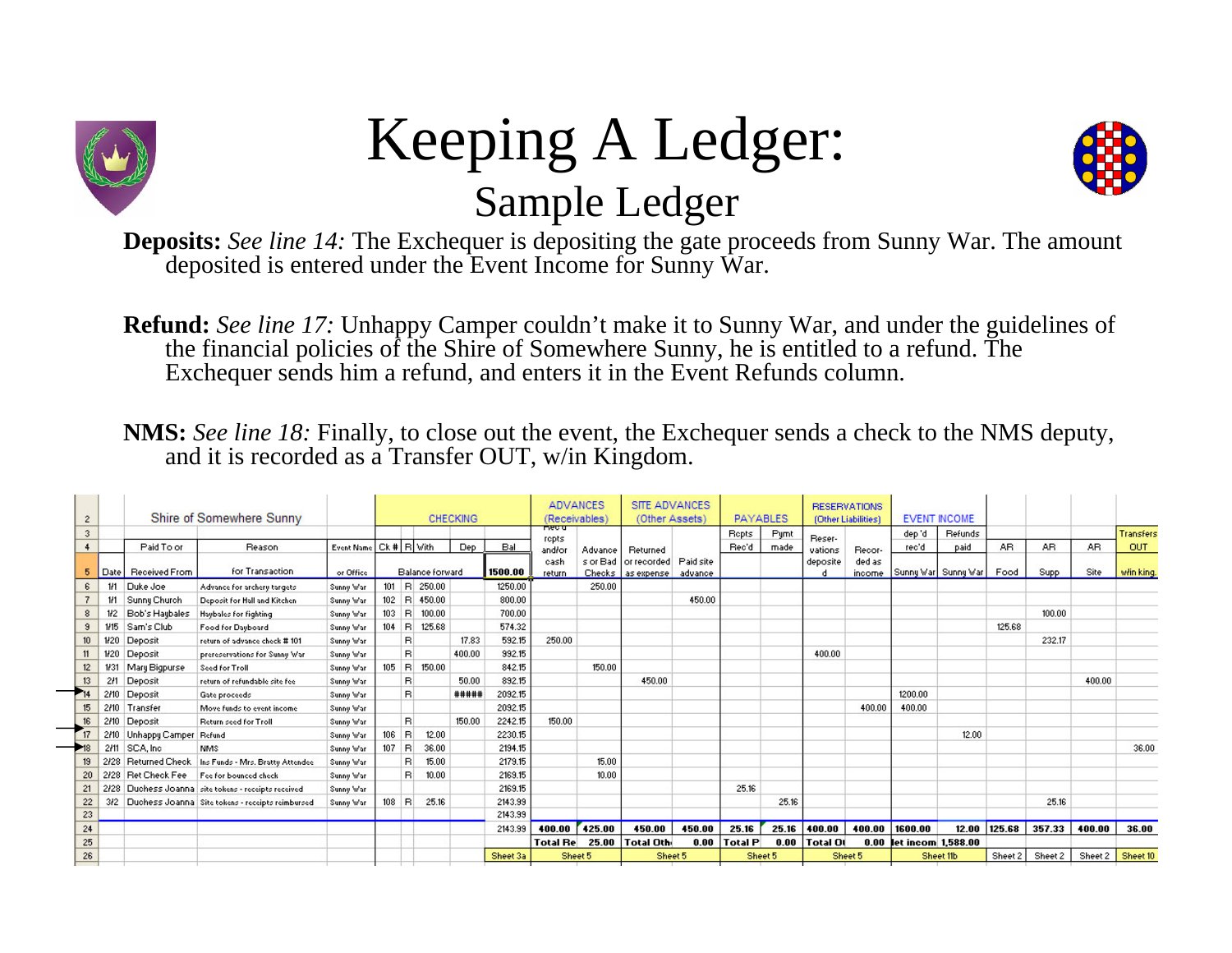



**Bad Debts:** *See lines 19 and 20*: Uh-oh! When the Exchequer received the statement for February, s/he realized that a check from a pre-reservation for Sunny War was returned for insufficient funds. This check now goes into the Receivables column, and the Exchequer must commence the guidelines laid out in the Exchequer's handbook to recover the amount of the check, as well as the cost of any fees incurred as a result of the check. This may be written off as a bad debt ONLY after all procedures have been followed, AND the Kingdom Exchequer has OK'd the write-off of the funds.

| $\overline{c}$           |      | Shire of Somewhere Sunny   |                                                      |            |         | <b>CHECKING</b>                   |            | <b>ADVANCES</b><br>(Receivables) |                 | <b>SITE ADVANCES</b><br>(Other Assets) |                                           |                      | <b>PAYABLES</b> |         | <b>RESERVATIONS</b><br>(Other Liabilities) | <b>EVENT INCOME</b> |                     |           |         |             |        |                    |
|--------------------------|------|----------------------------|------------------------------------------------------|------------|---------|-----------------------------------|------------|----------------------------------|-----------------|----------------------------------------|-------------------------------------------|----------------------|-----------------|---------|--------------------------------------------|---------------------|---------------------|-----------|---------|-------------|--------|--------------------|
| 3                        |      |                            |                                                      |            |         |                                   |            |                                  | meorg           |                                        |                                           |                      | Repts           | Pumt    | Reser-                                     |                     | dep'd               | Refunds   |         |             |        | Transfers          |
| $\ddot{4}$               |      | Paid To or                 | Reason                                               | Event Name |         | Ck # R Vith                       | <b>Dep</b> | Bal                              | repts<br>and/or | Advance                                | Returned                                  |                      | Rec'd           | made    | vations                                    | Recor-              | rec'd               | paid      | AB.     | AB.         | AB.    | OUT                |
|                          |      | Date   Received From       | for Transaction                                      | or Office  |         | 1500.00<br><b>Balance forward</b> |            |                                  | cash<br>return  |                                        | s or Bad or recorded<br>Checks as expense | Paid site<br>advance |                 |         | deposite                                   | ded as<br>income    | Sunny War Sunny War |           | Food    | <b>Supp</b> | Site   | włin king.         |
| 6                        | 1/1  | Duke Joe                   | Advance for archery targets                          | Sunny War  |         | $101$ R $250.00$                  |            | 1250.00                          |                 | 250.00                                 |                                           |                      |                 |         |                                            |                     |                     |           |         |             |        |                    |
|                          | 1/1  | Sunny Church               | Deposit for Hall and Kitchen                         | Sunny War  |         | 102 R 450.00                      |            | 800.00                           |                 |                                        |                                           | 450.00               |                 |         |                                            |                     |                     |           |         |             |        |                    |
| 8                        |      | 1/2 Bob's Haubales         | Haybales for fighting                                | Sunny War  | $103$ R |                                   | 100.00     | 700.00                           |                 |                                        |                                           |                      |                 |         |                                            |                     |                     |           |         | 100.00      |        |                    |
| $\mathbf{9}$             |      | 1/15 Sam's Club            | Food for Dauboard                                    | Sunny War  | $104$ R |                                   | 125.68     | 574.32                           |                 |                                        |                                           |                      |                 |         |                                            |                     |                     |           | 125.68  |             |        |                    |
| 10 <sup>10</sup>         | 1/20 | Deposit                    | return of advance check # 101                        | Sunny War  |         | B                                 | 17.83      | 592.15                           | 250.00          |                                        |                                           |                      |                 |         |                                            |                     |                     |           |         | 232.17      |        |                    |
| 11                       |      | 1/20 Deposit               | prereservations for Sunny War                        | Sunny War  |         | B.                                | 400.00     | 992.15                           |                 |                                        |                                           |                      |                 |         | 400.00                                     |                     |                     |           |         |             |        |                    |
| 12                       |      | 1/31 Mary Bigpurse         | Seed for Troll                                       | Sunny War  |         | $105$ R                           | 150.00     | 842.15                           |                 | 150.00                                 |                                           |                      |                 |         |                                            |                     |                     |           |         |             |        |                    |
| 13                       | 2H   | Deposit                    | return of refundable site fee                        | Sunny War  |         | B.                                | 50.00      | 892.15                           |                 |                                        | 450.00                                    |                      |                 |         |                                            |                     |                     |           |         |             | 400.00 |                    |
| 14                       |      | 2/10 Deposit               | Gate proceeds                                        | Sunny War  |         | B.                                | #####      | 2092.15                          |                 |                                        |                                           |                      |                 |         |                                            |                     | 1200.00             |           |         |             |        |                    |
| 15                       |      | 2/10 Transfer              | Move funds to event income                           | Sunny War  |         |                                   |            | 2092.15                          |                 |                                        |                                           |                      |                 |         |                                            | 400.00              | 400.00              |           |         |             |        |                    |
| 16                       |      | 2/10 Deposit               | Return seed for Troll                                | Sunny War  |         | B.                                | 150.00     | 2242.15                          | 150.00          |                                        |                                           |                      |                 |         |                                            |                     |                     |           |         |             |        |                    |
| 17                       |      | 2/10 Unhappy Camper Refund |                                                      | Sunny War  | $106$ R |                                   | 12.00      | 2230.15                          |                 |                                        |                                           |                      |                 |         |                                            |                     |                     | 12.00     |         |             |        |                    |
| 18                       | 2111 | SCA, Inc.                  | <b>NMS</b>                                           | Sunny War  | $107$ R |                                   | 36.00      | 2194.15                          |                 |                                        |                                           |                      |                 |         |                                            |                     |                     |           |         |             |        | 36.00              |
|                          |      | 2/28 Returned Check        | Ins Funds - Mrs. Bratty Attendee                     | Sunny War  |         | B                                 | 15.00      | 2179.15                          |                 | 15.00                                  |                                           |                      |                 |         |                                            |                     |                     |           |         |             |        |                    |
| $\blacktriangleright$ 20 |      | 2/28 Ret Check Fee         | Fee for bounced check                                | Sunny War  |         | B                                 | 10.00      | 2169.15                          |                 | 10.00                                  |                                           |                      |                 |         |                                            |                     |                     |           |         |             |        |                    |
| 21                       |      |                            | 2/28 Duchess Joanna site tokens - receipts received  | Sunny War  |         |                                   |            | 2169.15                          |                 |                                        |                                           |                      | 25.16           |         |                                            |                     |                     |           |         |             |        |                    |
| 22                       |      |                            | 3/2 Duchess Joanna Site tokens - receipts reimbursed | Sunny War  | $108$ R |                                   | 25.16      | 2143.99                          |                 |                                        |                                           |                      |                 | 25.16   |                                            |                     |                     |           |         | 25.16       |        |                    |
| 23                       |      |                            |                                                      |            |         |                                   |            | 2143.99                          |                 |                                        |                                           |                      |                 |         |                                            |                     |                     |           |         |             |        |                    |
| 24                       |      |                            |                                                      |            |         |                                   |            | 2143.99                          | 400.00          | 425.00                                 | 450.00                                    | 450.00               | 25.16           | 25.16   | 400.00                                     | 400.00              | 1600.00             | 12.00     | 125.68  | 357.33      | 400.00 | 36.00              |
| 25                       |      |                            |                                                      |            |         |                                   |            |                                  | Total Re        |                                        | 25.00 Total Oth                           | 0.00                 | Total P         | 0.00    | Total OI                                   | 0.00                | let incom 1,588.00  |           |         |             |        |                    |
| 26                       |      |                            |                                                      |            |         |                                   |            | Sheet 3a                         |                 | Sheet 5                                |                                           | Sheet 5              |                 | Sheet 5 |                                            | Sheet 5             |                     | Sheet 11b | Sheet 2 | Sheet 2     |        | Sheet 2   Sheet 10 |
|                          |      |                            |                                                      |            |         |                                   |            |                                  |                 |                                        |                                           |                      |                 |         |                                            |                     |                     |           |         |             |        |                    |